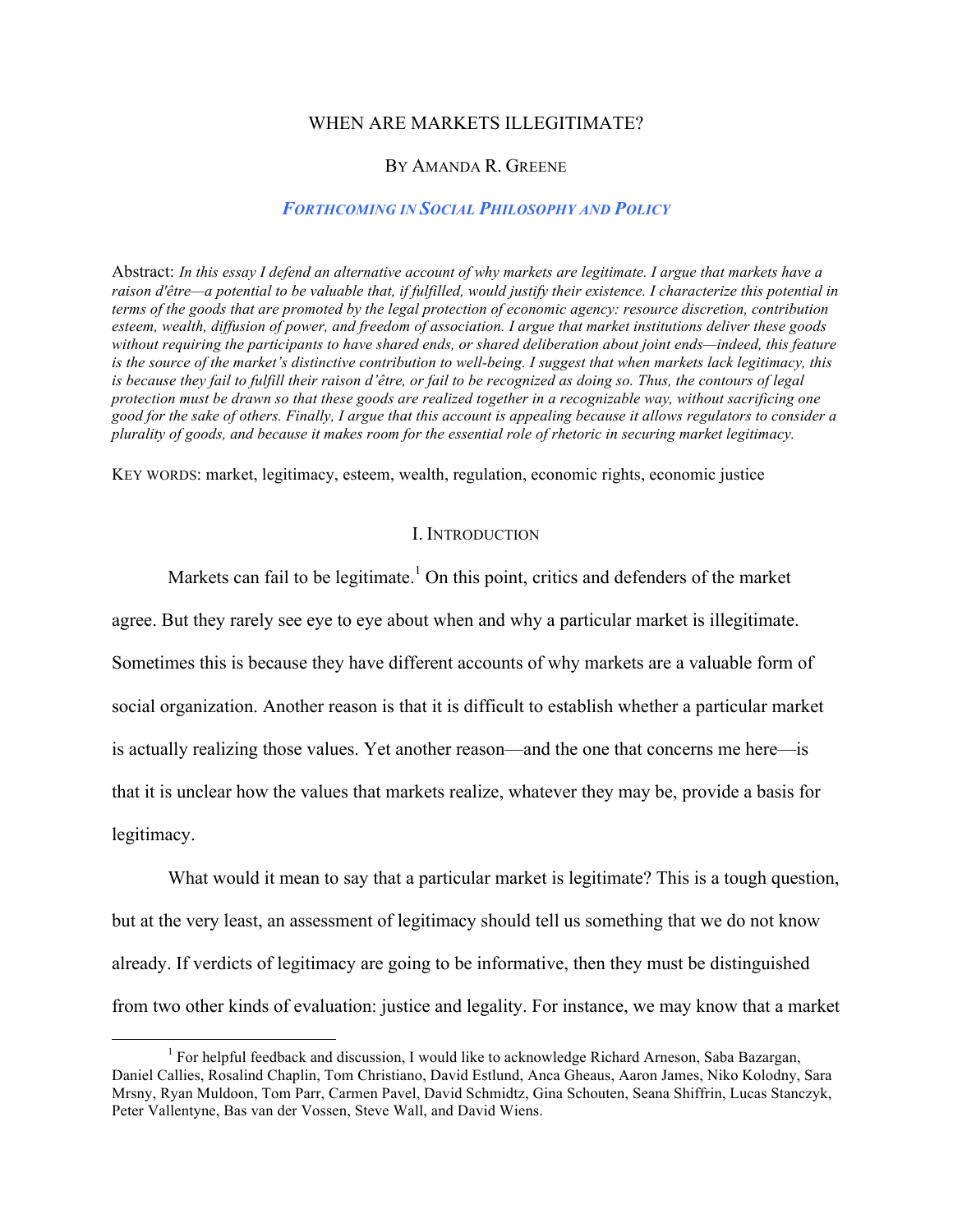is not fully just or morally ideal, but from this information alone, we cannot say whether it is illegitimate. If we go on to say that it is illegitimate, we are pointing to a distinct sort of failure in addition to a failure to be fully just. On the other hand, we may know that a market is legal, but from this information alone we cannot say whether it is legitimate. If we go on to say that it is legitimate, we imply that it meets a normative standard that goes beyond legal validity. The notion of legitimacy should help us identify which markets *deserve* legal protection, even if they are not fully just.<sup>2</sup> We could do this if we had a way of diagnosing when a market fails to be legitimate. Imagine if we could say: a market is legitimate whenever it has properties X and Y because—in having these properties—it advances some value A to a suitable degree. Then we could ask of a particular market whether it has those properties, and on that basis, we could say whether it is legitimate. Such a standard would allow us to say that not all markets are legitimate, but some are.

At the moment we lack such a standard. And this has significant costs. For one thing, we lack a clear basis for criticizing markets that are falling short. As a consequence, those who are responsible for regulation lack guidance on what their aims should be—indeed, their very job description is unclear. Another cost is the polarization of public discourse on markets. On the one hand, radical critics of markets take any particular failure to show that markets should be viewed with suspicion. On the other hand, radical advocates of markets claim that apparent failures are illusions, since the market is working even if people cannot see it. The dominance of these extreme positions opens the door to a politics laced with mistrust and rhetorical manipulation.

If we had a clear standard for market legitimacy, however, we could identify when and where markets are failing. We could take steps to remedy those failures, even while falling short

<sup>&</sup>lt;sup>2</sup> A standard of legitimacy should help with this question, but it is not equivalent to it.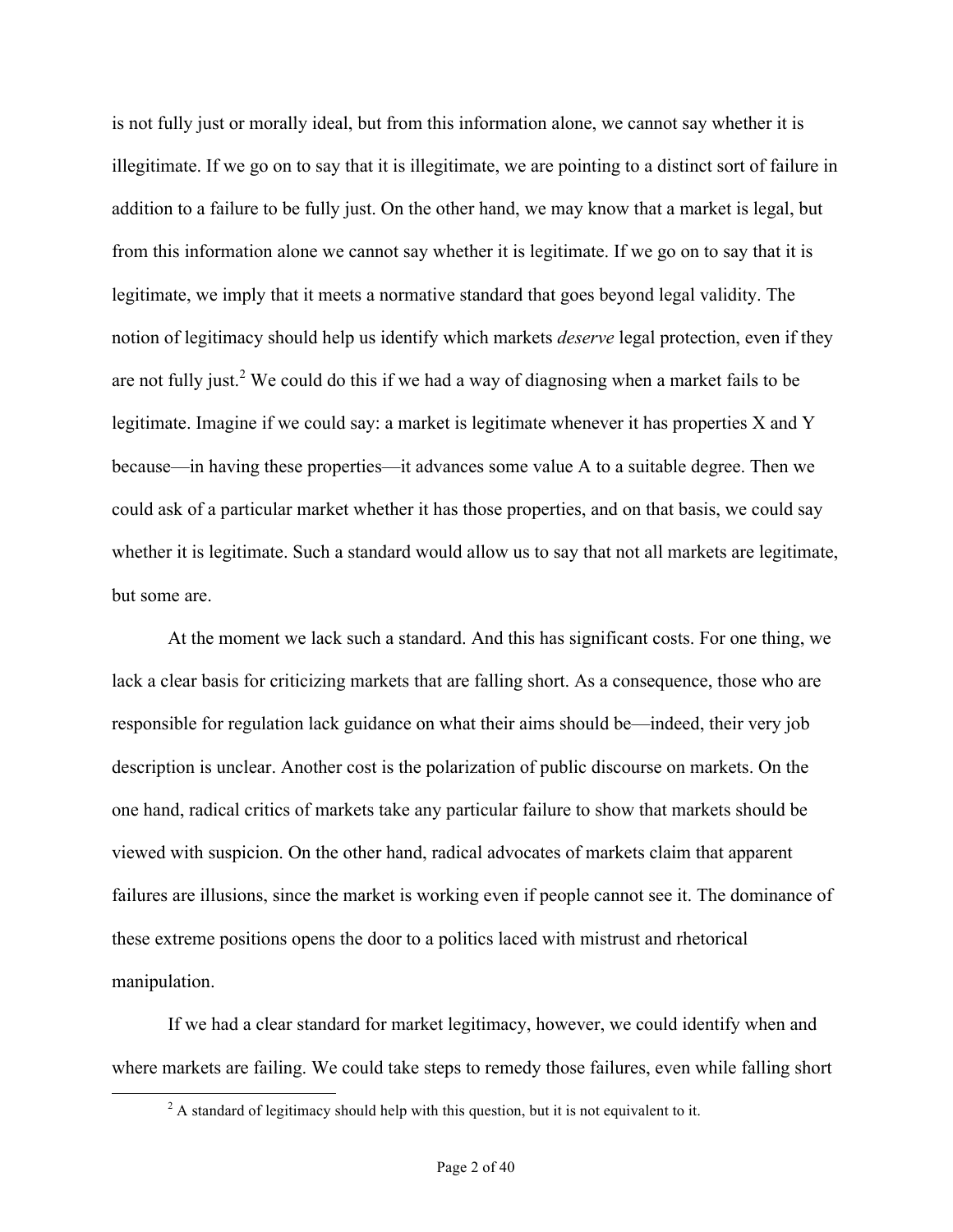of justice. And, if the legitimacy standard were to draw on notions like utility, autonomy, and self-ownership, it would enable us to see exactly how and why those values contribute to the legitimacy of markets. This would allow us to attain a shared sense of the deeper human values that markets serve, as well as to make continuous improvements in their realization. That, in turn, would put us in a better position to collectively endorse the cultural practices that sustain markets.

In this essay I reconsider how the values that markets serve provide a basis for legitimacy. Several options have been proposed. Some theorists assume that the legitimating aim is efficiency (the utilitarian approach). Others assume that the legitimating aim is natural rights (the self-ownership approach). Still others see the legitimating aim as autonomy (the Kantian approach). Each of these approaches, I think, mistakes its part of the story for the whole. As an alternative, I propose that markets serve a plurality of goods. I hope to show how this plurality is tied together by a single unifying idea, which in turn provides a more comprehensive basis for the legitimacy of markets.

## *A. Legitimacy as fulfillment*

Before turning to the market, I want to illustrate my approach to legitimacy with a simpler case: the public library. A library is an organized system for preserving and lending books, with characteristic patterns of cooperative behavior. What might be the point of such a system? How might it be valuable in light of human interests? It is natural to answer that it provides users with ready access to sources of knowledge, both now and in the future. Insofar as libraries are a potentially valuable form of social organization, we must make sense of their potential broadly in these terms. And it is natural to think that whenever a library fulfills its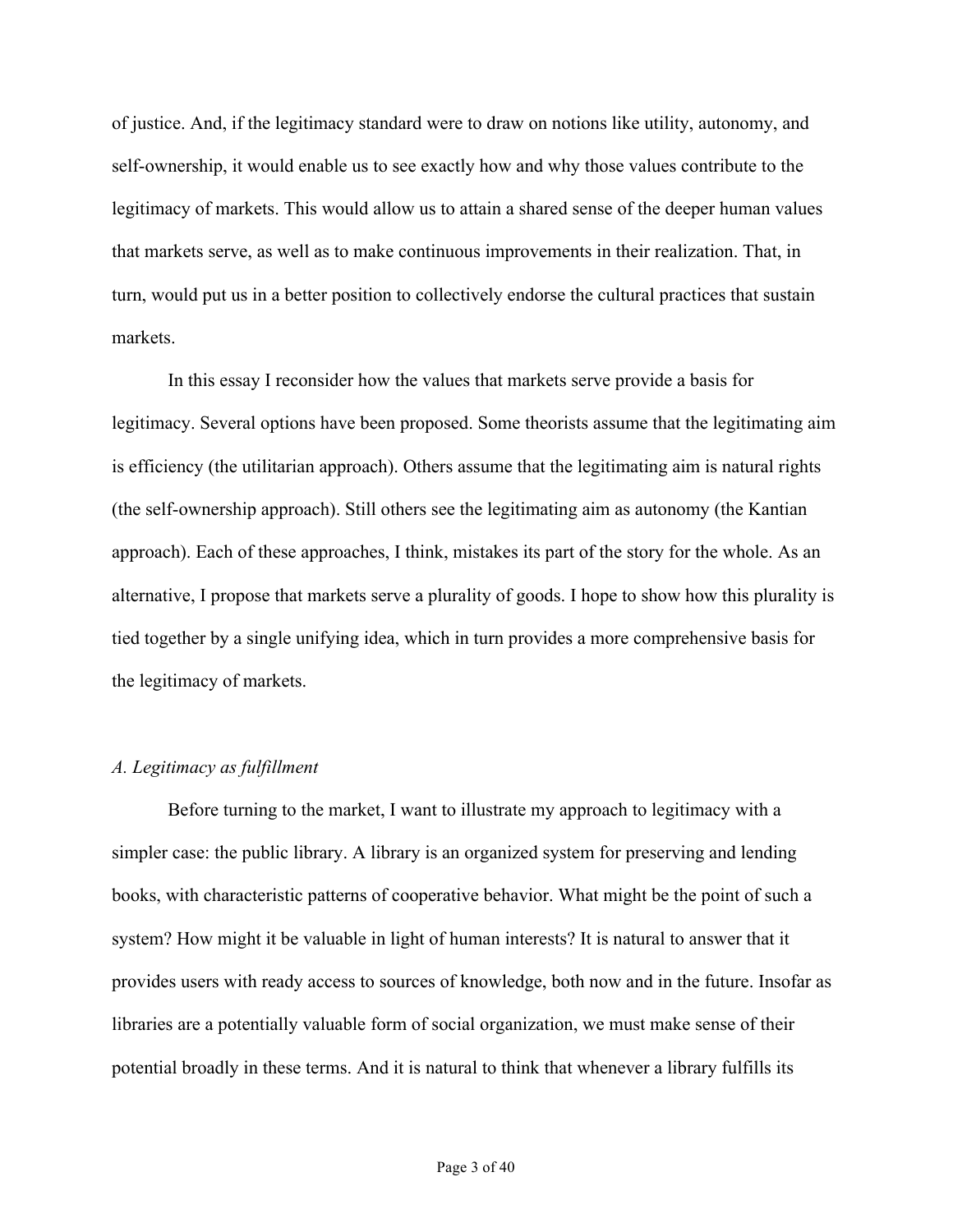potential to be valuable in this way, such fulfillment would play a crucial role in justifying its existence. Thus we can think of public libraries as making an implicit claim about their reason for existing—their *raison d'être*.

It is possible for a library to fail in its core task of storing and lending books—say, for example, by renting out the building after-hours to raucous parties that eventually destroy the stock of books. It is possible for a library to fail at this even while doing a great deal of good say, by giving away all the books to the poor, or selling the books in order to raise money for cancer research. This illustration suggests that the *raison d'être* of a library marks out a special kind of failure, one that more fundamentally compromises its implicit claim to be a library. I suggest that this special kind of failure corresponds to legitimacy. In other words, a library gains legitimacy by achieving its *raison d'être* in such a way that the fulfillment is recognized by the relevant audience—the population in the town, county, or university to which it belongs. A library comes to be legitimate when its audience recognizes it as having fulfilled that implicit claim that would, if it were true, justify its existence. Conversely, a library lacks legitimacy when it fails to fulfill its *raison d'être*, or fails to be recognized as doing so.<sup>3</sup> To speak at a more general level, my view is that items that can be deemed illegitimate present themselves as making a claim or promise, one that they may fail to fulfill or to be seen as fulfilling.<sup>4</sup> When we are in the domain of social practices, we cannot evaluate their legitimacy without first identifying

<sup>&</sup>lt;sup>3</sup> To be more precise, legitimacy consists of an objective element (fulfilling a promise to be valuable) and a subjective element (being seen as such by the relevant audience). For elaboration, see Amanda R. Greene, "The Logic of Legitimacy," unpublished manuscript.

<sup>&</sup>lt;sup>4</sup> This way of understanding an implicit claim draws on an aspect of Joseph Raz's approach to normative concepts. He says, "There is a class of normative concepts that have a secondary use in which they indicate a claim by their users, or some of them, that they apply in their primary, normative, sense, a claim that may be erroneous . . ." (Joseph Raz, "The Problem of Authority: Revisiting the Service Conception," *Minnesota Law Review* 90 (2006): 1005–1006). While we share the idea of an implicit claim, Raz does not emphasize recognition in the way that I do.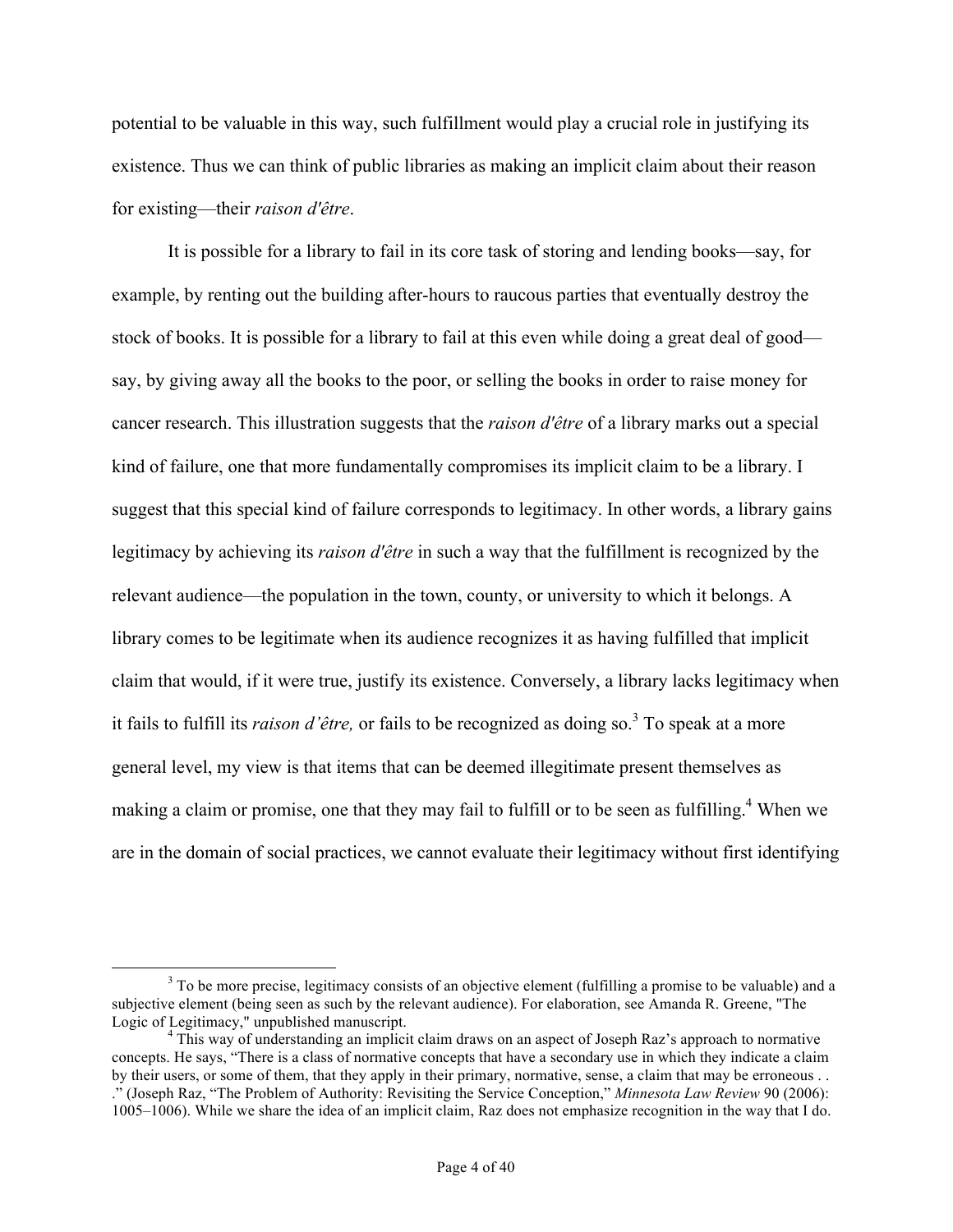an implicit claim about their purpose, their *raison d'être*. In these cases, I suggest, legitimacy depends on recognition by participants that this claim has been fulfilled.<sup>5</sup>

In what follows I develop and defend a similar account of legitimacy for markets. I argue that when markets lack legitimacy, this is because they fail to fulfill their *raison d'être*, or fail to be recognized as doing so. But it is difficult to identify the *raison d'être* of markets. In the first part of the essay, I propose an account of the value potential of markets—their *raison d'être* (Section II). In particular, I identify the goods that may be promoted by the protection of economic agency: these include resource discretion, contribution esteem, wealth, diffusion of power, and freedom of association. From this analysis, I extract the distinctive value potential of markets: the production of collective goods without collectivism. I argue that market exchanges do not require the participants to have shared ends, or shared deliberation about joint ends indeed, this feature is the source of their distinctive contribution to well-being (Section III). Finally, I argue that this account is appealing because it allows regulators to consider a plurality of goods, and because it makes room for the essential role of rhetoric in securing market legitimacy (Section IV). In closing, I offer some reflections on the moral significance of widespread acceptance of a valuable practice (Section V).

#### II. THE PROMISE OF MARKETS

Markets facilitate exchange. As Debra Satz says, "Markets are institutions in which exchanges take place between parties who voluntarily undertake them."<sup>6</sup> At a merely descriptive

 $5$  To my mind, only some items in the world are suitable for the adjective "illegitimate," such as autographs, coins, and excuses. Items that are inapt for the adjective illegitimate include leaves, colors, and music. I suspect that apparent counterexamples rely on positing some social practices or expectations in the light of which these items could fail to be what they purport to be, for instance, music that is unfit for a funeral. As long as this is so, it supports rather than detracts from the analysis I defend in Amanda R. Greene, "The Logic of Legitimacy."

<sup>&</sup>lt;sup>6</sup> Debra Satz, *Why Some Things Should Not Be for Sale: The Moral Limits of Markets* (New York: Oxford University Press, 2010), 15.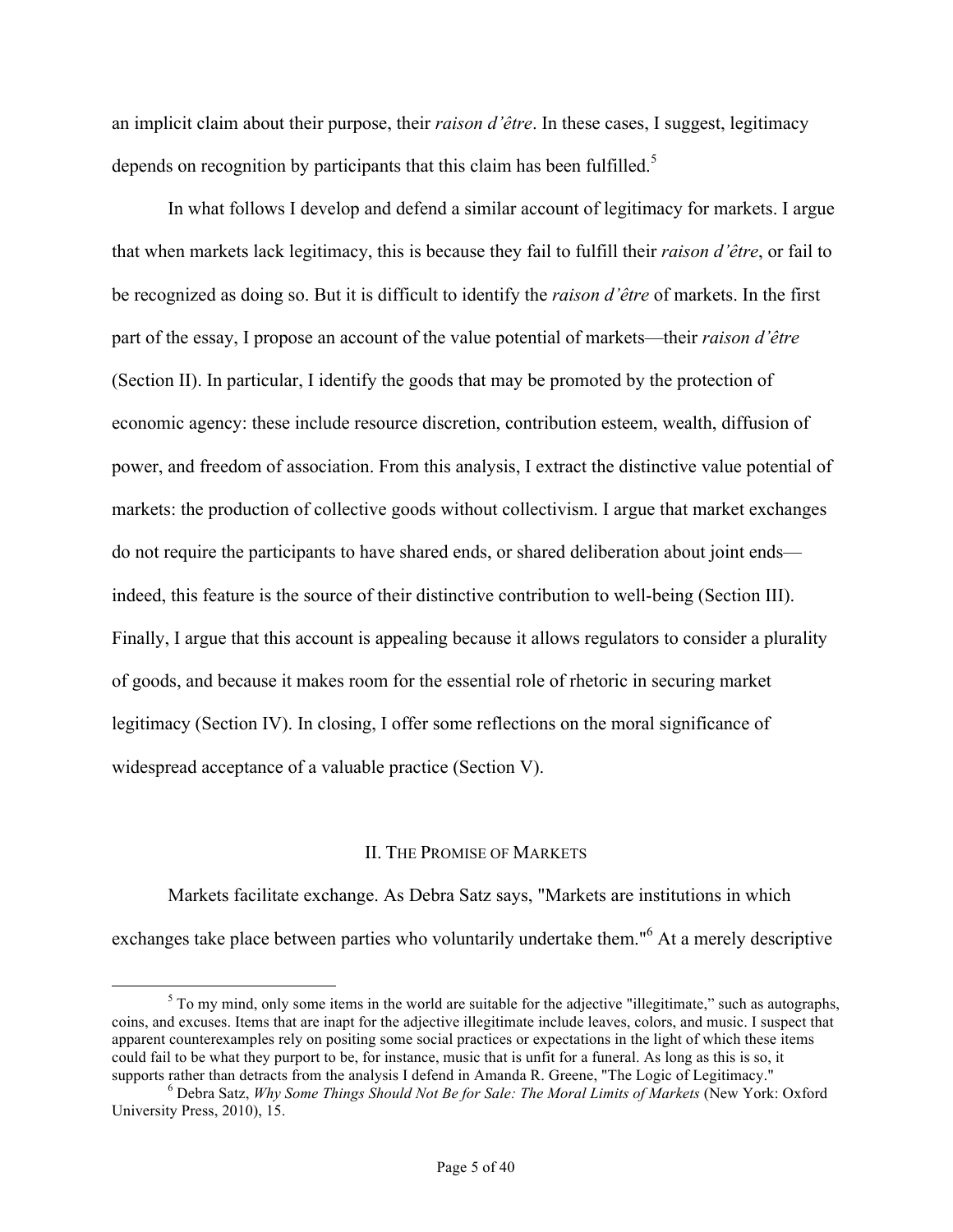level, we can say that a market is a complex of customary norms (social, cultural, and legal) that, taken together, allow for coordination and enforcement of the exchange of goods and services. Broadly speaking, markets promise to benefit all who take part in them. But they do this in a very particular way: by *protecting*, with the force of law, the organized exchange of goods and services. Thus markets promise to promote human interests through the customary protection of individual economic agency. This is the potential to be valuable that, if fulfilled, would justify the existence of the institution. I am not saying that markets always, or even usually, fulfill their promise. But insofar as markets are a *potentially* valuable form of social organization, we must make sense of their potential broadly in these terms.

What important human interests might be promoted or realized by the legal protection of exchange? Here I have in mind a scheme of legal rights related to economic agency, such as freedom of contract, entrepreneurial rights, and private property. I will be more specific later, but for now I will refer to these broadly as "economic rights." The question I want to ask is: What human interests might be served by recognizing and upholding these rights?<sup>7</sup> By posing the question in this way, I am departing from a natural rights approach. According to an alternative approach based on interests, a right comes to be justified in virtue of some human interest (an aspect of well-being), provided that the interest is sufficiently important that others are held to have corresponding duties,<sup>8</sup> and provided that the interest *can be* served or protected by the

 $<sup>7</sup>$  Attempts to justify markets can operate at different levels. Advocates can focus on the outcomes of</sup> exchange, the activity of exchange, the opportunity to exchange, or the legal protection of the opportunity to

<sup>&</sup>lt;sup>8</sup> Joseph Raz adopts the following definition: "X has a right if X can have rights, and, other things being equal, an aspect of X's well-being (his interest) is a sufficient reason for holding some other person(s) to be under a duty" (Joseph Raz, *The Morality of Freedom* [New York: Oxford University Press, 1986], 166). For Raz, the term "holding" is constructively ambiguous between judging that someone has a duty and imposing the duty on her (ibid., 171-72).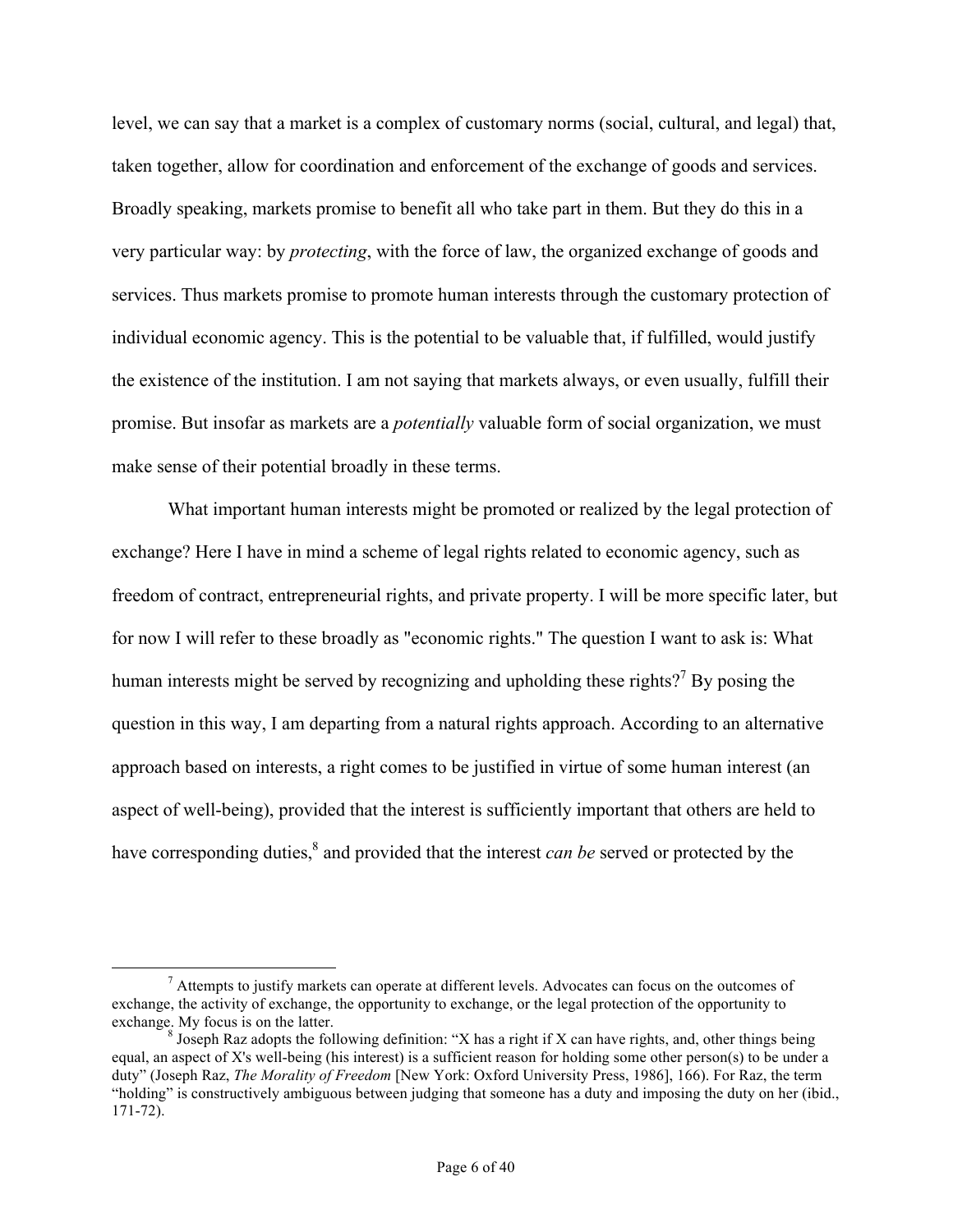duties.<sup>9</sup> On the interest-based account, rights come to be justified ultimately in terms of their role in serving important human interests. $10$ 

In the case of economic rights, my proposal is that the legal protection of economic agency serves fundamental human interests by providing certain goods. These goods include two benefits at the individual level—namely, discretion over resources and social contribution esteem—and three benefits at the group level—namely, wealth, diffusion of power, and freedom of association. While these goods are plural, they form a nexus: the production of shared goods without shared ends. I propose that when a market fails to realize this nexus of human goods, or fails to be recognized as doing so, it lacks legitimacy.

### *A. Individual good of resource discretion*

Economic rights can serve the interests of individual right-holders by providing resource discretion (examined in this section) and social contribution esteem (examined in the next section).<sup>11</sup> We enjoy resource discretion when we have some control over our earning and spending. To take spending first, markets allow individuals to exercise considerable discretion over their consumption activities. With this discretion we can choose how we use our resources in accordance with our needs and wants, including making judgments about trade-offs.

 <sup>9</sup> For Raz, a moral right qualifies for legal recognition only when it can be fairly and effectively protected through legal processes (Joseph Raz, "Human Rights Without Foundations," in *The Philosophy of International Law*, ed. John Tasioulas and Samantha Besson (Oxford: Oxford University Press, 2010), 321–38). According to Raz, the existence of any particular right depends on contingent facts about political institutions, although this dependence is not a form of relativism. See Joseph Raz, *The Practice of Value* (New York: Oxford University Press, 2003). <sup>10</sup> According to Raz, "To assert that an individual has a right is to indicate . . . that an aspect of his well-

being is a ground for a duty on another person. The specific role of rights in practical thinking is, therefore, the grounding of duties in the interests of other beings" (Raz, *Morality of Freedom*, 180). Raz's conceptual framework has some features in common with the practice-based account outlined in G. E. M. Anscombe, "On the Source of the Authority of the State," *Ratio* 20, no. 1 (1978): 1–28.<br><sup>11</sup> The discussion that follows builds upon ideas first outlined in Amanda R. Greene, "Making a Living:

The Human Right to Livelihood," in *Human Rights and Economic Liberties*, ed. Bas van der Vossen and Jahel Queralt (Abingdon: Routledge, 2019), 155-63.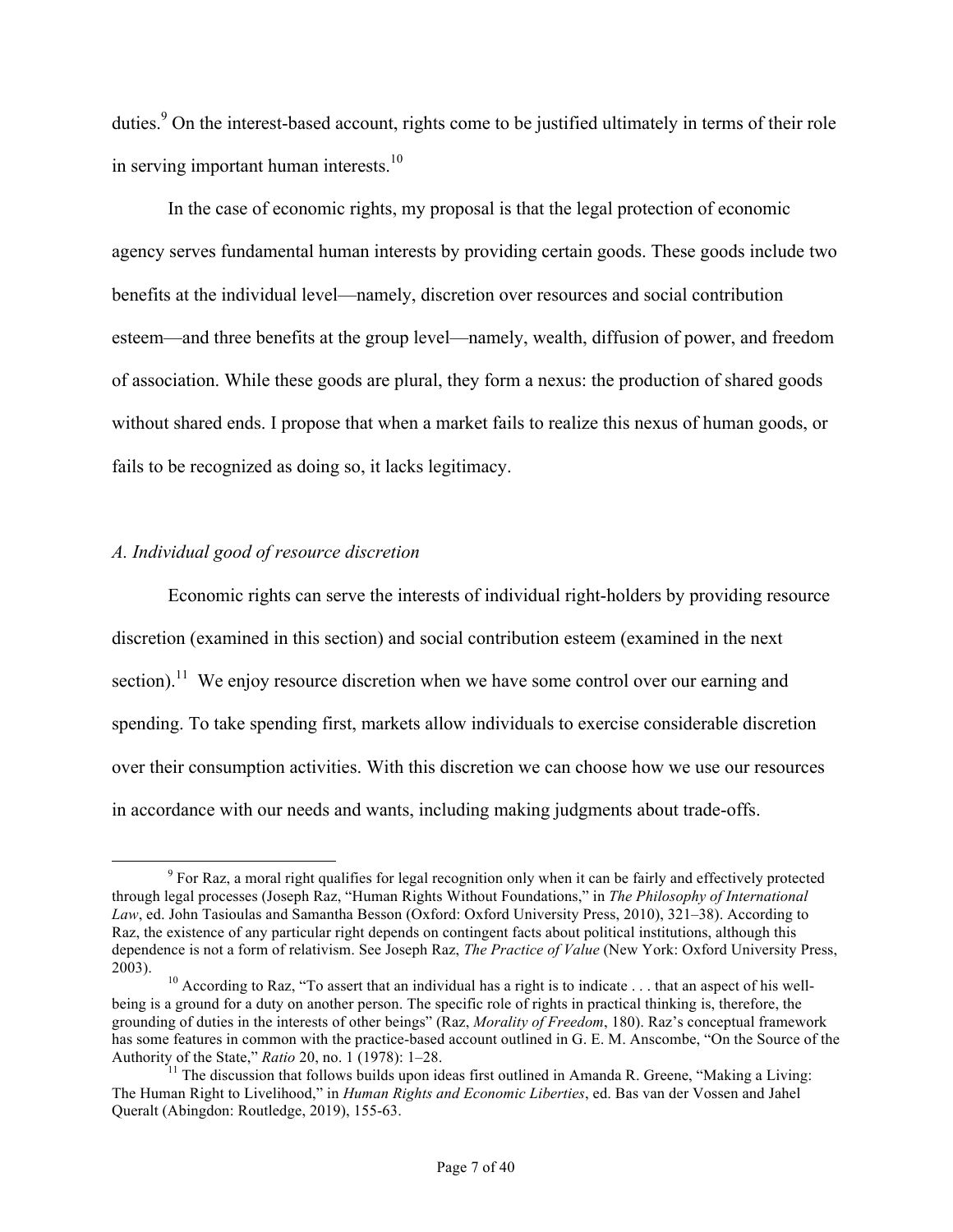Therefore, markets allow us to govern our spending in such a way that it partly reflects our idiosyncratic needs and desires.

To see this, consider someone whose food, housing, transportation, and health care are provided by the state. Like patients in a hospital, they are not able to exercise the most minimal agency over *how* their needs and wants are satisfied. Goethe offers this prophetic remark: "[With regard to] mankind's beautiful dream that things will go better someday . . . I too am convinced that humanity will win in the end; my only fear is that at the same time the world will turn into a vast hospital and each of us will become his neighbor's sympathetic nurse."12 If all service provision is determined and delivered by the state, then we do not make individual choices about *how* to satisfy our wants and needs. Another way of seeing why this is important is to consider the virtue of generosity. When we lack control over how resources are used to satisfy our needs and desires, we cannot divert resources that would be spent on us toward others. For this reason, in fact, Aristotle argues that the collective ownership of resources hinders the exercise of temperance and generosity.<sup>13</sup> At the very least, we are less able to give to others when we lack discretion over our resources.

Resource discretion is also enhanced when we have discretion over our earning. When we have some control over our productive activities, we have the power to intentionally act in ways that translate our time and talents into income. Granted, our income level is always partly

<sup>&</sup>lt;sup>12</sup> The comment occurs in a letter to Charlotte von Stein, written during his travels in Italy in June 1787. See Johann Wolfgang von Goethe and Charlotte von Stein, *Goethe's Briefe an Charlotte von Stein* (Jena: E. Diederichs, 1908), 207. The translation is from Johann Wolfgang von Goethe, *Letters from Goethe*, trans. M. von Herzfeld and C. Melvil Sym (Edinburgh: Edinburgh University Press, 1957), 193. Nietzsche echoes the remark in a footnote in Friedrich Nietzsche, *On the Genealogy of Morals and Ecce Homo* (New York: Knopf Doubleday Publishing Group, 1989), 124.<br><sup>13</sup> Aristotle says in the *Politics*, "It is very pleasant to help one's friends, guests, or companions, and do

them favors, as one can if one has property of one's own. But those who . . . [abolish] private property exclude these pleasures. They also [hinder] the virtues of temperance . . . and generosity . . . , since one cannot show oneself to be generous, nor perform any generous action" (*Pol* 1263b5-11). Here and throughout, translations are from Aristotle, *Politics*, trans. C. D. C. Reeve (Indianapolis, IN: Hackett Publishing, 1997).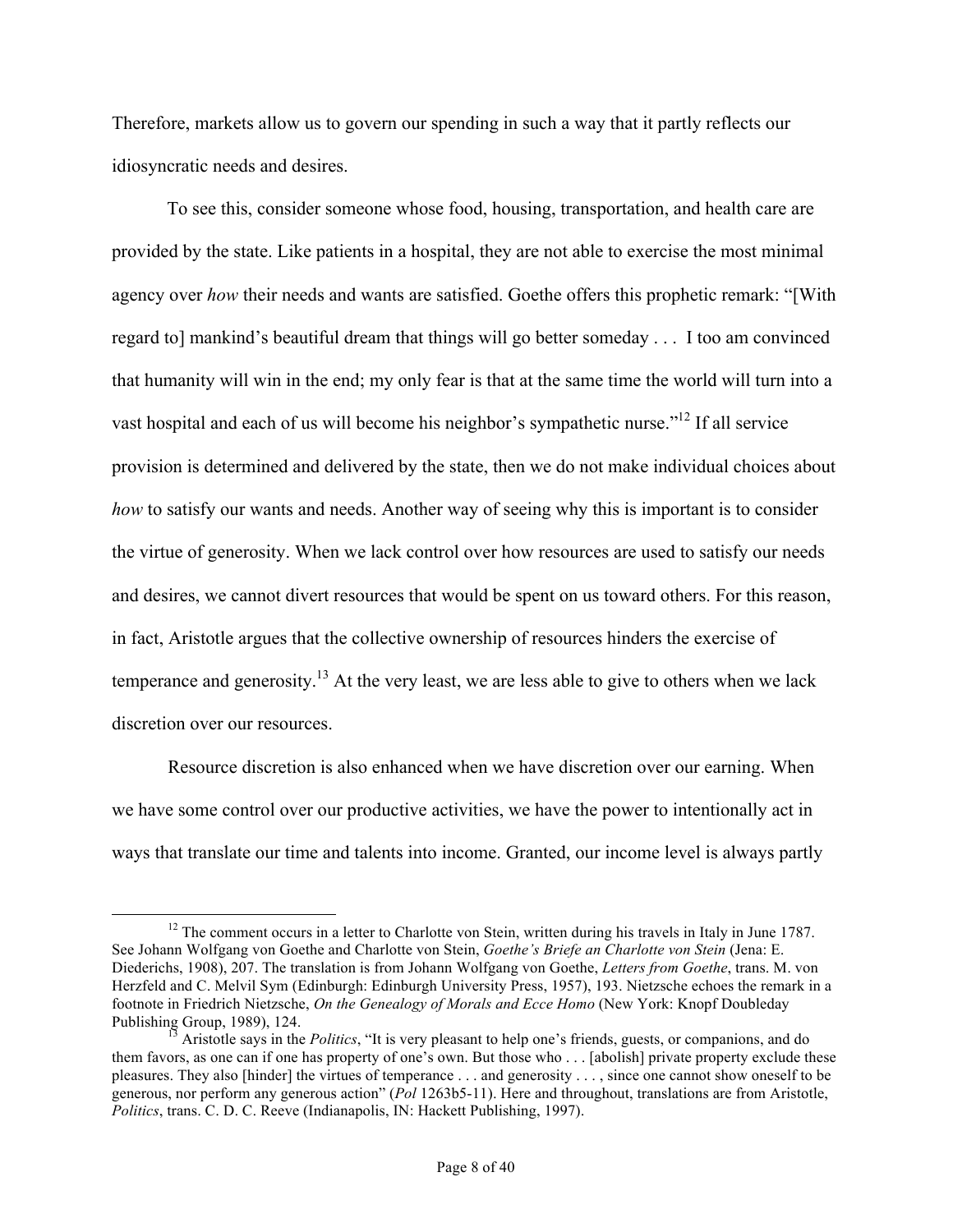determined by factors outside of our control. But we can calculate that this task or product has a price in our social context, and invest our time and energy in a way that leads to acquiring additional income. In other words, we can increase our resources *according to* the time and energy that we devote to income-generating activities. This means that our pool of discretionary resources is something we can deliberately and reflectively manage, at least to some degree. This ability to partly govern our resource situation is a significant contributor to well-being.

The discretion that I am talking about does not entail economic security or economic independence. In a complex economy, these things are as impossible as they are undesirable. What matters is that we are able to exercise some agency with regard to our various dependencies.<sup>14</sup> One reason the affluent seek to maintain their wealth is that it puts them in a position to choose the mixture of economic dependencies that suits them. Therefore, resource discretion includes the ability to save, invest, and navigate financial risks, as these are valuable forms of second-order control. Having some control over the way in which one secures and manages resources is valuable over and above controlling the resources once they have been obtained.

When we have some control over our earning and spending, these two kinds of discretion work hand-in-hand to expand our sense of agency. When they are both present, we can intentionally manage how we translate our activity into needs-provision. This discretion allows us to meet our needs by a combination of active and passive means, in just the mix that suits us. Some of us want to have our own garden, some want a community garden, and some want to buy food from other people's gardens. In none of these cases do we escape dependence. It is just that a market provides a range of options, so that some negotiation of the boundaries of dependence remains in our hands. George Washington was fond of quoting the Hebrew Bible imagery of a

<sup>&</sup>lt;sup>14</sup> Neither does this productive discretion necessarily imply a wide range of occupational options.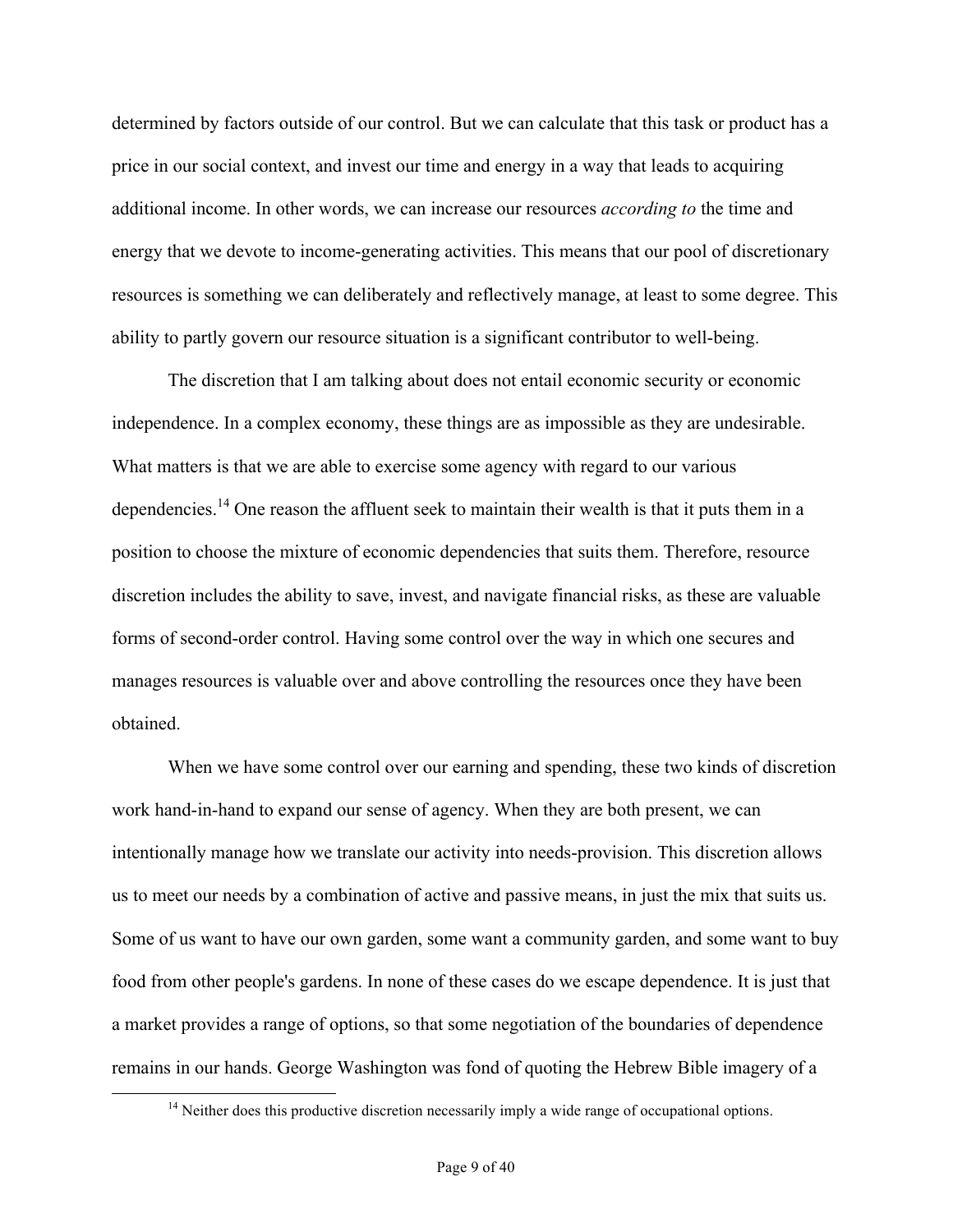paradise in which each family is dwelling beneath their own "vine and fig tree"—a longing that suggests that, while we can never be entirely independent, we still value having some control over how we meet our basic needs.<sup>15</sup>

The value of this discretion can be understood as an application of the principle of subsidiarity—roughly, the idea that it is better for decisions to be made at the lowest possible level of competence. If decisions have to be made about the terms of cooperation, then it is better for the cooperating parties to decide them than for some higher authority to do so.<sup>16</sup> Since productive activity defines so much of our day-to-day experience, it is an important arena in which to be guided by our individual values and goals in life. For these reasons, resource discretion reflects important aspects of human well-being.<sup>17</sup>

# *B. Individual good of social contribution esteem*

Markets offer us a unique way of being esteemed for our contributions: the sense of being valued that arises from uncoerced payment for work. When we participate in a market by selling our goods or our labor, we gain *social contribution esteem*. Granted, certain forms of unpaid

<sup>&</sup>lt;sup>15</sup> The scriptural references to dwelling "under their own vine and fig tree" are identified and discussed in Daniel L. Dreisbach, "The 'Vine and Fig Tree' in George Washington's Letters: Reflections on a Biblical Motif in the Literature of the American Founding Era," *Anglican and Episcopal History* 76, no. 3 (2007): 299–326 and in Walter Brueggemann, "'Vine and Fig Tree': A Case Study in Imagination and Criticism," *The Catholic Biblical Quarterly* 43, no. 2 (1981): 188–204.

<sup>&</sup>lt;sup>16</sup> As Stefan Gosepath explains, "In social and political philosophy the principle of subsidiarity is a principle which states that in the relationship among communities, but also in the relation of the individual to any form of human community, the smaller social or political entity or institution ought to be given priority (e.g., the individual should come before the community, the community before the state, the state before the federation, and so on). In this context, it is an important, if not the most important, responsibility of the bigger institution to enable the smaller one to perform its tasks and to provide it with any necessary support (*subsidium*) . . . " (Stefan Gosepath, "The Principle of Subsidiarity," in *Real World Justice: Grounds, Principles, Human Rights, and Social Institutions*, ed. Andreas Føllesdal and Thomas Pogge, Studies in Global Justice [Dordrecht: Springer Netherlands, 2005], 157– 70). See also Andreas Føllesdal, "Survey Article: Subsidiarity," *Journal of Political Philosophy* 6, no. 2 (1998):

<sup>190–218.&</sup>lt;br><sup>17</sup> For related discussion of the "goods of work," see Anca Gheaus and Lisa Herzog, "The Goods of Work (Other Than Money!)," *Journal of Social Philosophy* 47, no. 1 (2016): 70–89; Andrea Veltman, *Meaningful Work* (New York: Oxford University Press, 2016); Russell Muirhead, *Just Work* (Cambridge, MA: Harvard University Press, 2004).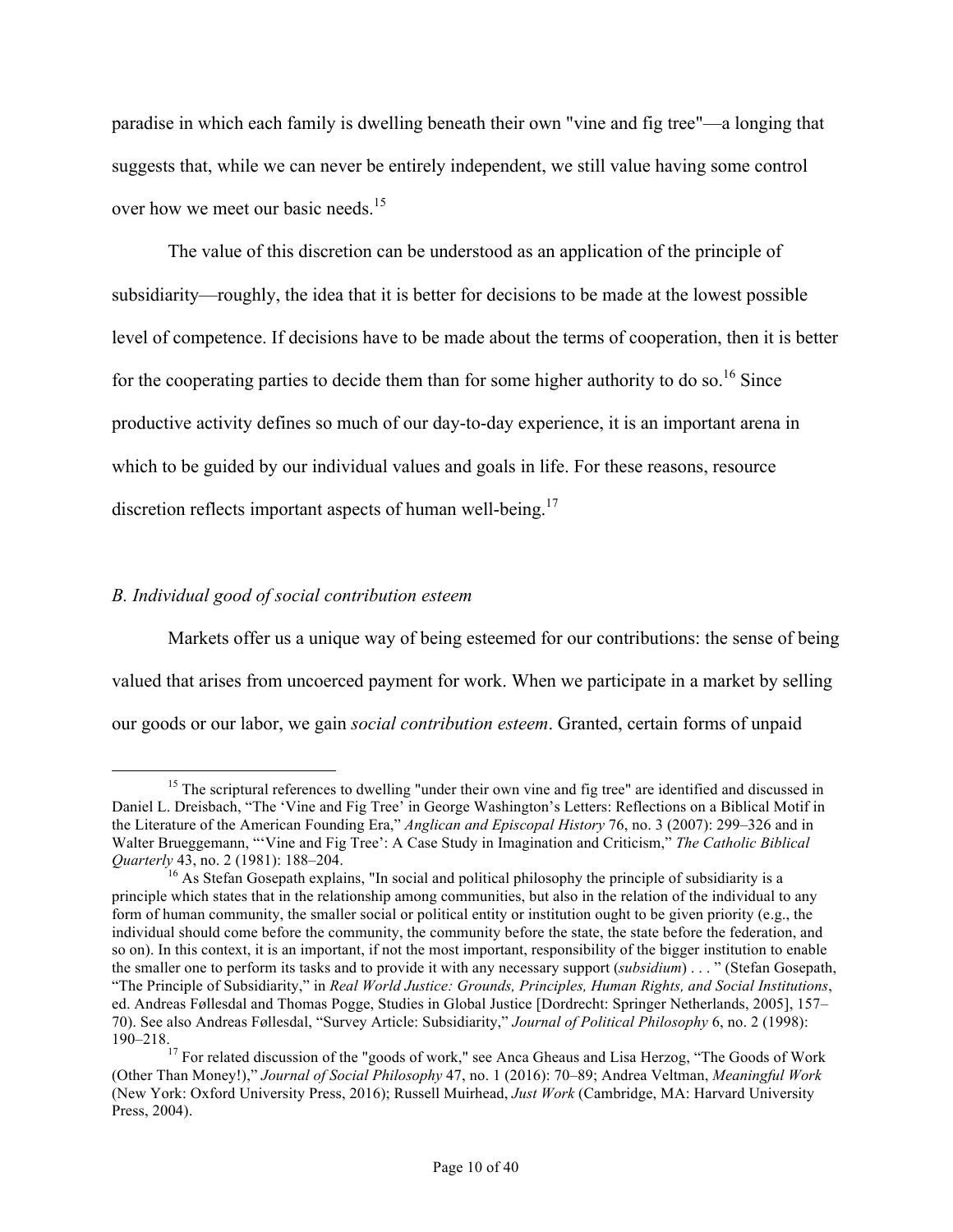work are viewed as social contributions, but paid work offers a special kind of affirmation that our work is considered valuable by others in our community. This is because it involves an accumulation of many free individual decisions to spend money, a currency of universal value. Others are not under an obligation to buy our goods and services, nor are they forced to pay for them, so their free choice indicates their subjective valuation.

As Adam Smith observes, when we address ourselves to the self-interest of others, we put ourselves in a position to be recognized as someone who contributes something of value to them, by their lights.<sup>18</sup> In a market, the price mechanism gives us comparative information about how to apply our time and talents, given our situated knowledge about our abilities and circumstances. We then use this information to engage in activity that others are likely to regard as valuable. Thus, the market allows us to experience being esteemed for our contributions, because we can observe how others value them through their willingness to pay.<sup>19</sup> This lines up the *fact* of income with the *recognition* of the value of the product or service by those receiving it. Market-based income better achieves this alignment, because the determination of payment is closer to the perceived value of what is provided.<sup>20</sup>

There are ample reasons not to equate spending decisions with objective social value.<sup>21</sup> However, spending decisions are a fair proxy for whether people *believe* something is valuable. They indicate the perceived value to others of what we do, thereby furnishing us with a basis for

<sup>&</sup>lt;sup>18</sup> Adam Smith, *An Inquiry Into the Nature and Causes of the Wealth of Nations*, ed. W. B. Todd, vol. 1 (Indianapolis, IN: Liberty Fund, 1981 [1776]), 26-27.

 $<sup>19</sup>$  There are some kinds of labor where this does not hold, for instance, jobs pertaining to the administration</sup> of civil and criminal law. For an argument that such roles cannot be outsourced to a market, see Alon Harel, *Why* 

<sup>&</sup>lt;sup>20</sup> For further defense of the importance of social contribution esteem, see Amanda R. Greene, "Making a Living," 156-58. There I argue that earned income in a market is an imperfect but decent indicator of beliefs on the part of others that our products and services are valuable, by their lights. The price mechanism is not a perfect instrument for conveying social contribution esteem; the point is that it can function this way in the right circumstances.<br><sup>21</sup> A radical version of this sort of skepticism is the distinction between use value and exchange value

outlined in Karl Marx, *Capital: A Critique of Political Economy*, vol. 1, trans. Ben Fowkes (New York: Vintage Books, 1977 [1887]).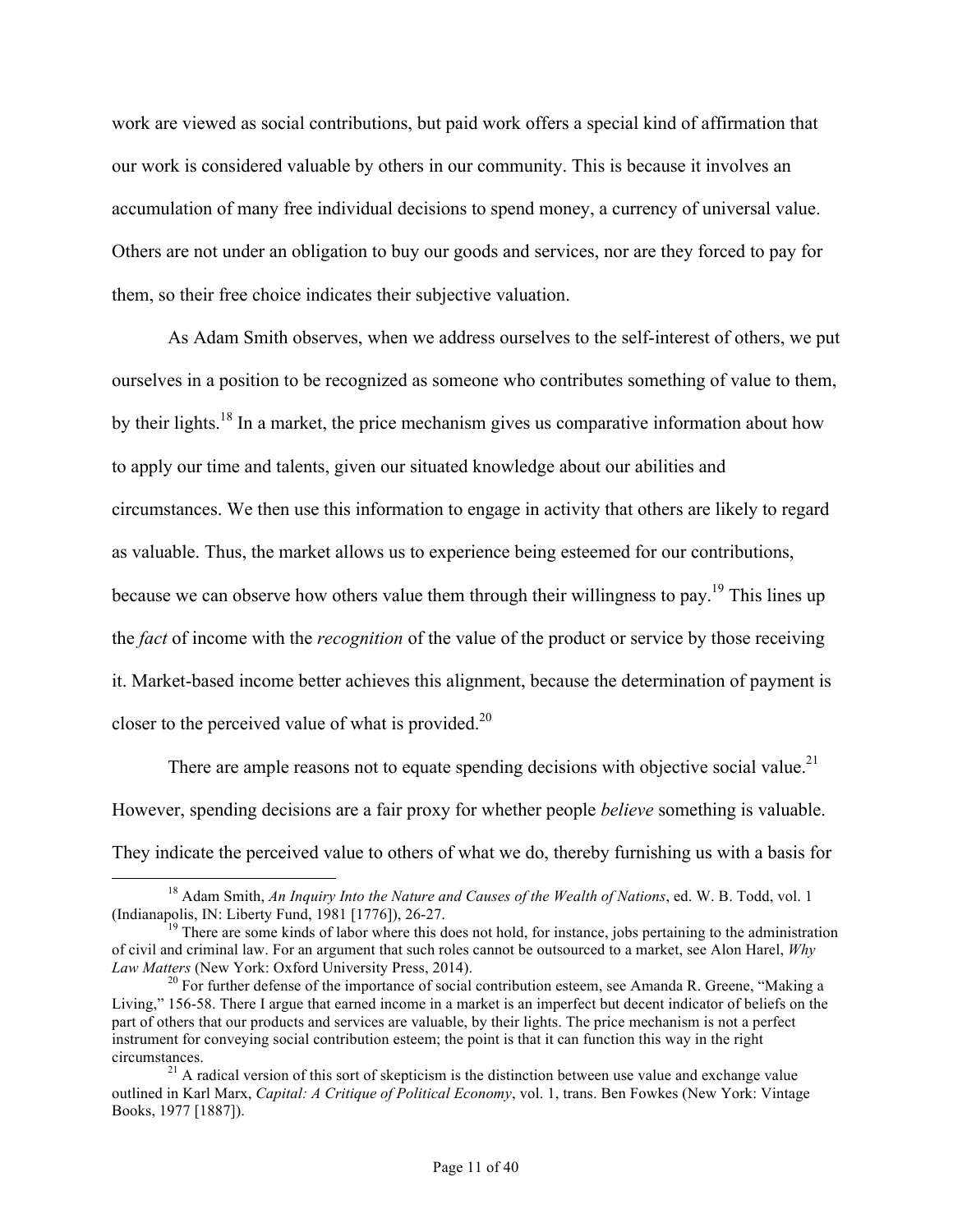being valued by others as a contributor. It is important to observe that a buyer is not so much recognizing that *we* are valuable, but that something we have provided is valuable. This detaches the social worth judgment from the individual producers and transfers it onto their labor or products. Market-based income allows us to see our earnings as arising from the unforced recognition by others of the value of what we can provide, rather than having our income levels set by electoral politics, lobbying, or the government bureaucrat's incentives.<sup>22</sup> Only then can the ensuing income be viewed as a signal of social contribution, and only then can it serve as a source of social contribution esteem. $^{23}$ 

# *C. Collective good of wealth*

So far I have been describing goods that are generated for individuals by the legal protection of their economic agency. Now I turn to the collective goods, those benefits that are provided more generally.<sup>24</sup> Sometimes, rights come to be justified not only through serving the interests of the rights-holder, but through serving the interests of others. In other words, they bring about some social or cultural circumstances that are good for everyone, not just those who engage in the activity that is protected by the right. This logic can be found in J. S. Mill's argument that expressive liberties serve the collective interest in truth.<sup>25</sup> Joseph Raz has expanded Mill's logic to cover a range of liberal rights:

 $^{22}$  As I argue elsewhere, salaries for public employees reflect both the divergence between voters' evaluations and legislative decisions, and the divergence between legislative decisions and bureaucratic discretion. This puts considerable distance between the salary of teachers or transit workers and the perceived value of their contribution by wider society. Essentially, the gap is distorted by politics in ways that make it harder for workers to see their salary as reflecting their perceived social contribution (Amanda R. Greene, "Making a Living

<sup>&</sup>lt;sup>23</sup> This account of contribution esteem has affinities with that of Tom Parr, "Automation, Taxation, and Unemployment," unpublished manuscript.

 $^{24}$  Collective goods are not exactly equivalent to what economists call public goods, defined strictly as nonrival and non-excludable.

<sup>&</sup>lt;sup>25</sup> John Stuart Mill, *On Liberty*, ed. Elizabeth Rapaport (Indianapolis, IN: Hackett Publishing, 1978 [1859]).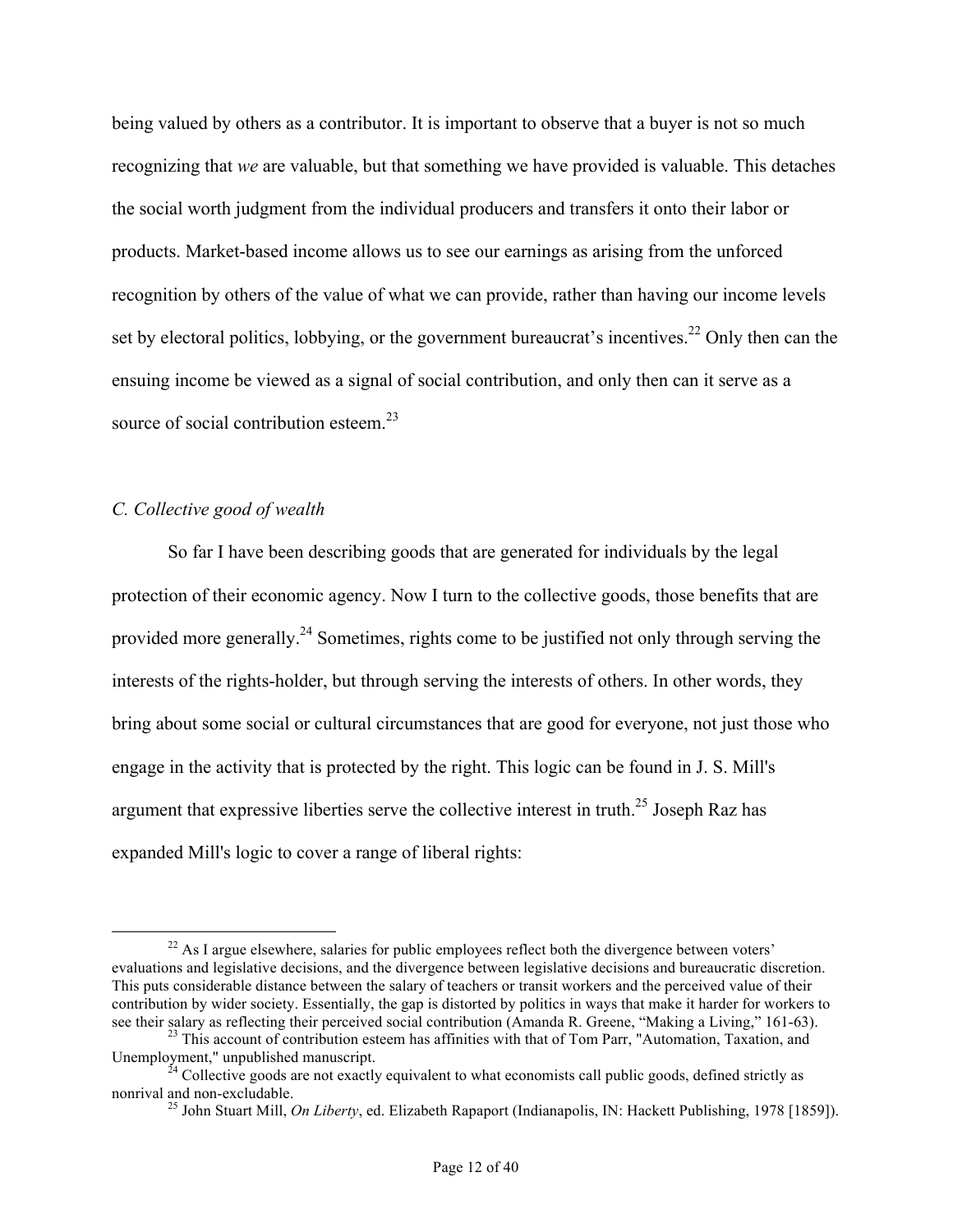[F]reedom of expression, privacy, freedom of religion, and the right against racial discrimination are examples [of rights] where one reason for affording special protection to individual interests is that *thereby* one also protects a collective good, an aspect of public culture . . . [Thus liberal] rights protect collective goods and are assigned their special importance *because* they do so . . . . <sup>26</sup>

Thus, for Raz, liberal rights are justified by their contribution to well-being through the maintenance of a public culture. What might be the contribution of economic rights? My suggestion is that economic rights contribute to general well-being by providing three collective goods: wealth, diffusion of power, and freedom of association.

The first collective good that markets serve is wealth. Astute readers will have noticed that I did not mention wealth, or even utility, as an individual good served by markets. That is because I think it is more plausible to construe the utility gains that are produced by markets as a collective good: namely, the elevation of average real income. Markets achieve this because they lead to productivity gains and growth on a relatively sustainable basis. Markets are not the only means to this end, but they are a reliable and proven means of realizing it on a large scale.<sup>27</sup> One plausible mechanism for this is the superior use of information in a market system. F. A. Hayek argues that markets solve two problems—the use of knowledge and the operation of incentives thereby allowing for economic action that is better guided by the relevant information. He argues

 <sup>26</sup> Raz, *Morality of Freedom,* 256-57 (emphasis added). Raz argues that freedom of contract, among other liberal rights, forms part of a healthy public culture (ibid., 252–53). He says, "[Earlier] it was suggested that the importance we attribute to the protection of those interests results from their service to the promotion and protection of a certain public culture. That culture is in turn valued for its contribution to the well-being of members of the community generally, and not only of the right-holders. The importance of liberal rights is in their service to the

<sup>&</sup>lt;sup>27</sup> Daniel M. Hausman and Michael S. McPherson, *Economic Analysis, Moral Philosophy and Public Policy* (New York: Cambridge University Press, 2006), 118-33; Satz, *Why Some Things Should Not Be For Sale,* 17- 21.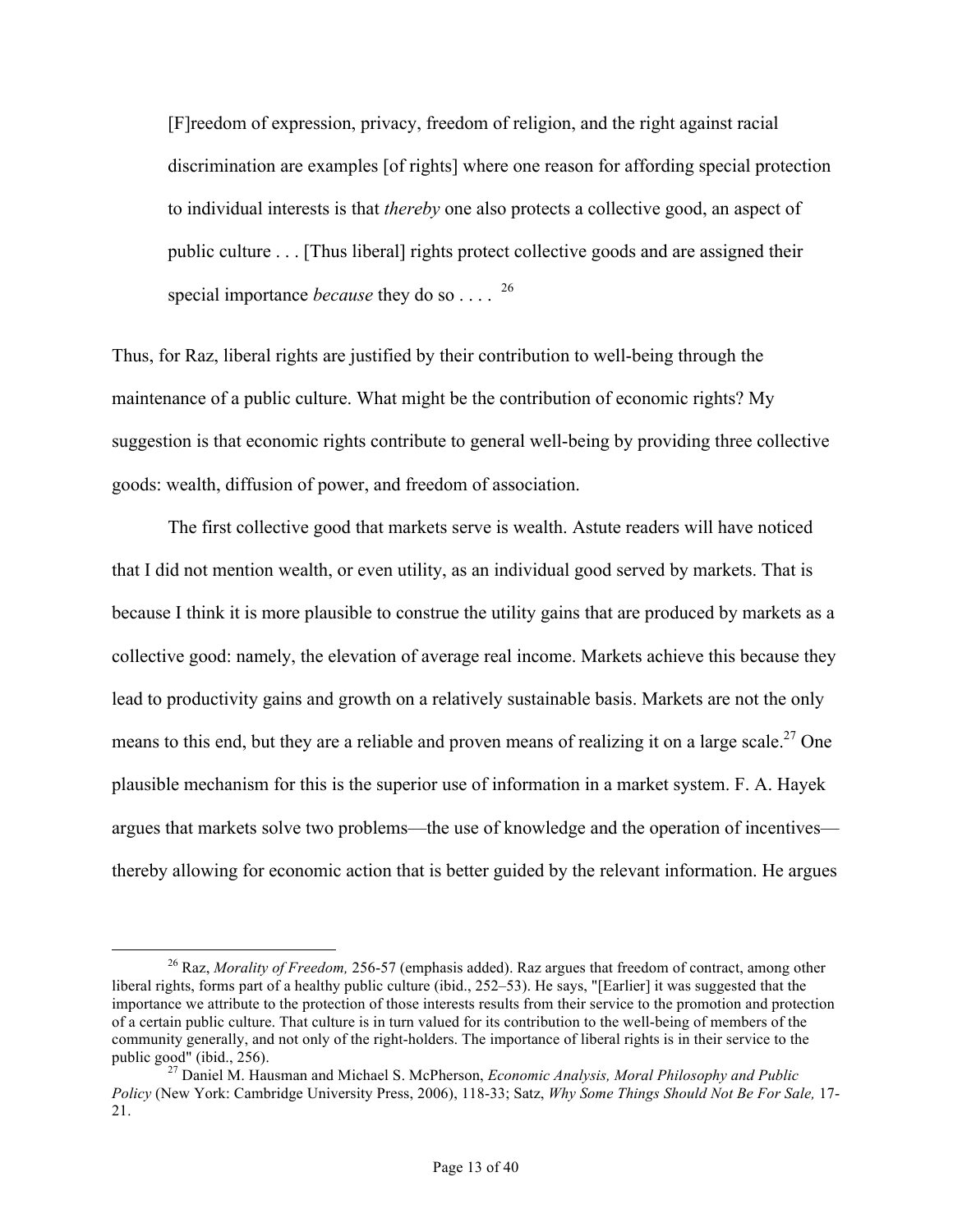that competition is a good procedure for discovering the most effective use of resources, because it induces many individuals to rationally and dynamically adjust to the actions of others.<sup>28</sup>

Another mechanism by which markets generate wealth is economic growth, facilitated largely by entrepreneurs and capitalists. Both bear financial risks privately: capitalists risk their own resources, while entrepreneurs are normally backed by investors. They both enable growth and increased productivity without the need for public assumption of risk. Entrepreneurship in particular is a vital source of endogenous economic growth, as Joseph Schumpeter points out.<sup>29</sup> When entrepreneurship occurs on a regular and voluntary basis, it provides a durable basis for the steady increase of wealth.

When this sort of growth occurs consistently over time, the government can comfortably finance public goods through taxation. One of the most vital public goods is common defense, a precondition for the secure enjoyment of other goods.<sup>30</sup> But tax revenue can also be used to fund goods like education, health care, dependent care, and the arts. Providing these further goods is possible only when there is an ample stream of tax revenue. When communities have spare resources to support these goods on a sustained basis, the whole group is better off. Some also argue that a community cannot fulfill its duties of care to members unless some people generate surplus wealth voluntarily. $31$ 

 <sup>28</sup> F. A. Hayek, "The Use of Knowledge in Society," *The American Economic Review* 35, no. 4 (1945): 519–30. Hayek emphasizes that the benefits of competition do not "rest on the conditions that would exist if it were perfect" (F. A. Hayek, "The Meaning of Competition," in *Individualism and Economic Order* [Chicago: University of Chicago Press, 1948], 104). He says, "The real problem [addressed by competition] is how it can be brought about that as much of the available knowledge as possible is used . . . [and] what institutional arrangements are necessary in order that the unknown persons who have knowledge specially suited to a particular task are most likely to be attracted to that task" (ibid., 95). See also F. A. Hayek, "Competition as a Discovery Procedure," trans. Marcellus S. Snow, *The Quarterly Journal of Austrian Economics* 5, no. 3 (2002): 9–23.<br><sup>29</sup> Joseph A. Schumpeter, *Capitalism, Socialism, and Democracy*, 5th ed. (London: Allen and Unwin,

<sup>1976), 131-34.&</sup>lt;br><sup>30</sup> It can also be argued that preservation of the natural environment (e.g., clean air) is a necessary condition<br>for the enjoyment of other goods and is therefore just as vital as defense.

<sup>&</sup>lt;sup>31</sup> Francis Cheneval, "Entrepreneurial Rights as Basic Rights," in Van der Vossen and Queralt, eds., *Human Rights and Economic Liberties*..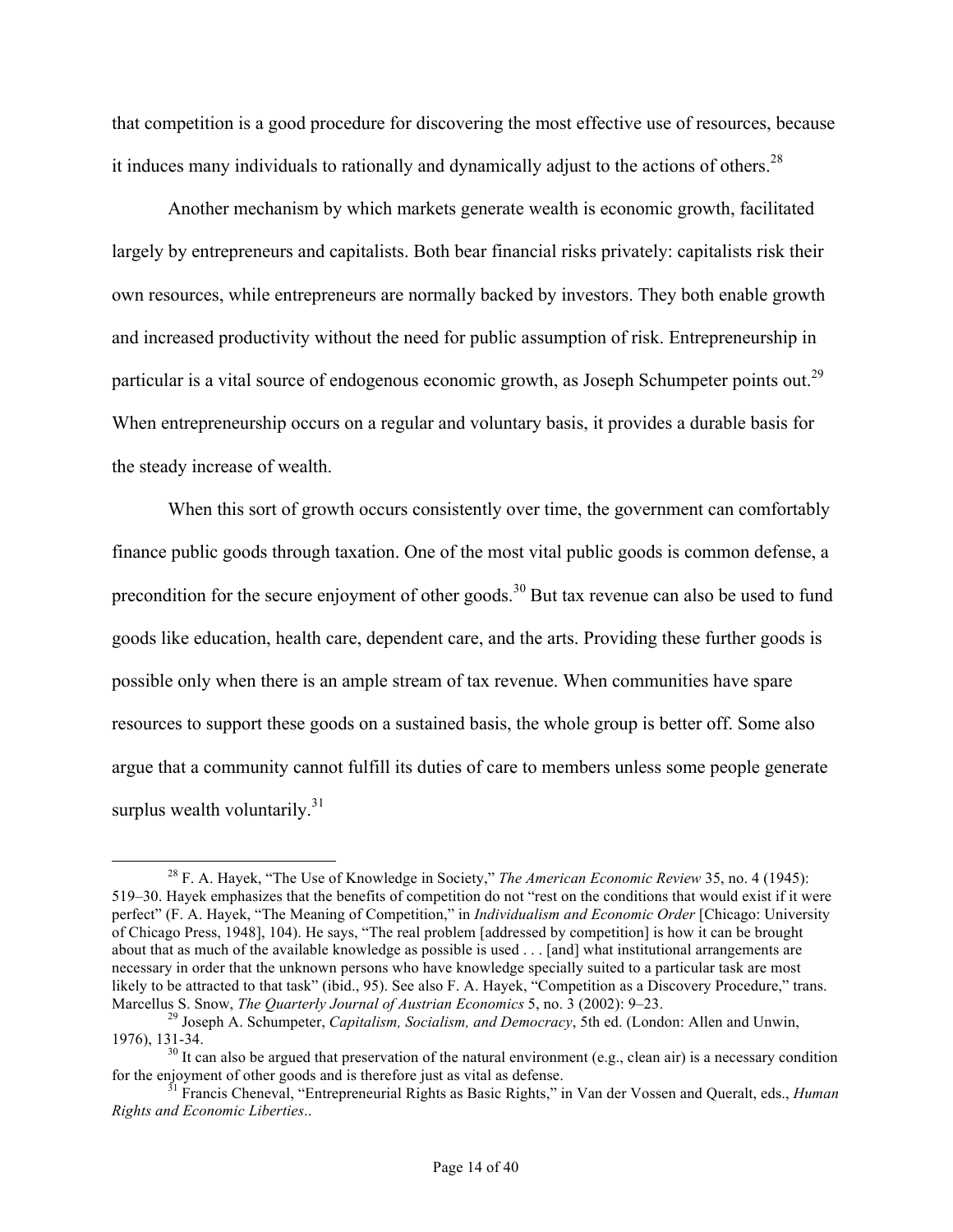Besides unleashing the creation of wealth, markets also sustain wealth through the optimization of public spending. All markets require that some party—whether individual, group, or institution—play a governance function, and that party needs resources in order to operate effectively. Often this function is fulfilled by a state government, but not always; sometimes the common expenditure is managed through customary or voluntary arrangements. For simplicity, I will refer to the resources required for upholding the market as "public expenditure." Markets provide incentives to keep public expenditure efficient—that is, as low as possible while still enabling exchange to occur. When a market is functioning well, the resources that are required for governance are collected from all participants. In this arrangement, the pool out of which public expenditures are funded is perceived by contributors as a sum of privatelygenerated wealth. In a state, this means that the government relies mostly on taxation for its income. Individuals perceive the taxes they pay the government as *given,* not merely *returned.*<sup>32</sup> Hence it is felt that the government depends on the people, rather than the other way around. This leads to a sense of ownership and accountability regarding common expenditure: not only is money spent in the name of all those involved, the money that is spent is regarded as the people's money.

This sense of ownership, in turn, has positive effects on the quality of public spending. Here I draw on an argument advanced by J. S. Mill:

Those who pay no taxes, disposing by their votes of other people's money, have every motive to be lavish, and none to economize. [This produces] . . . a severance of the power of control, from the interest in its beneficial exercise. It amounts to allowing them to put their hands into other people's pockets, for any purpose which they think fit to call a

 $32$  I deliberately say "perceive" to highlight that questions of ownership rights are not settled prior to and independent of the scheme of taxation. See Liam Murphy and Thomas Nagel, *The Myth of Ownership: Taxes and Justice* (New York: Oxford University Press, 2002).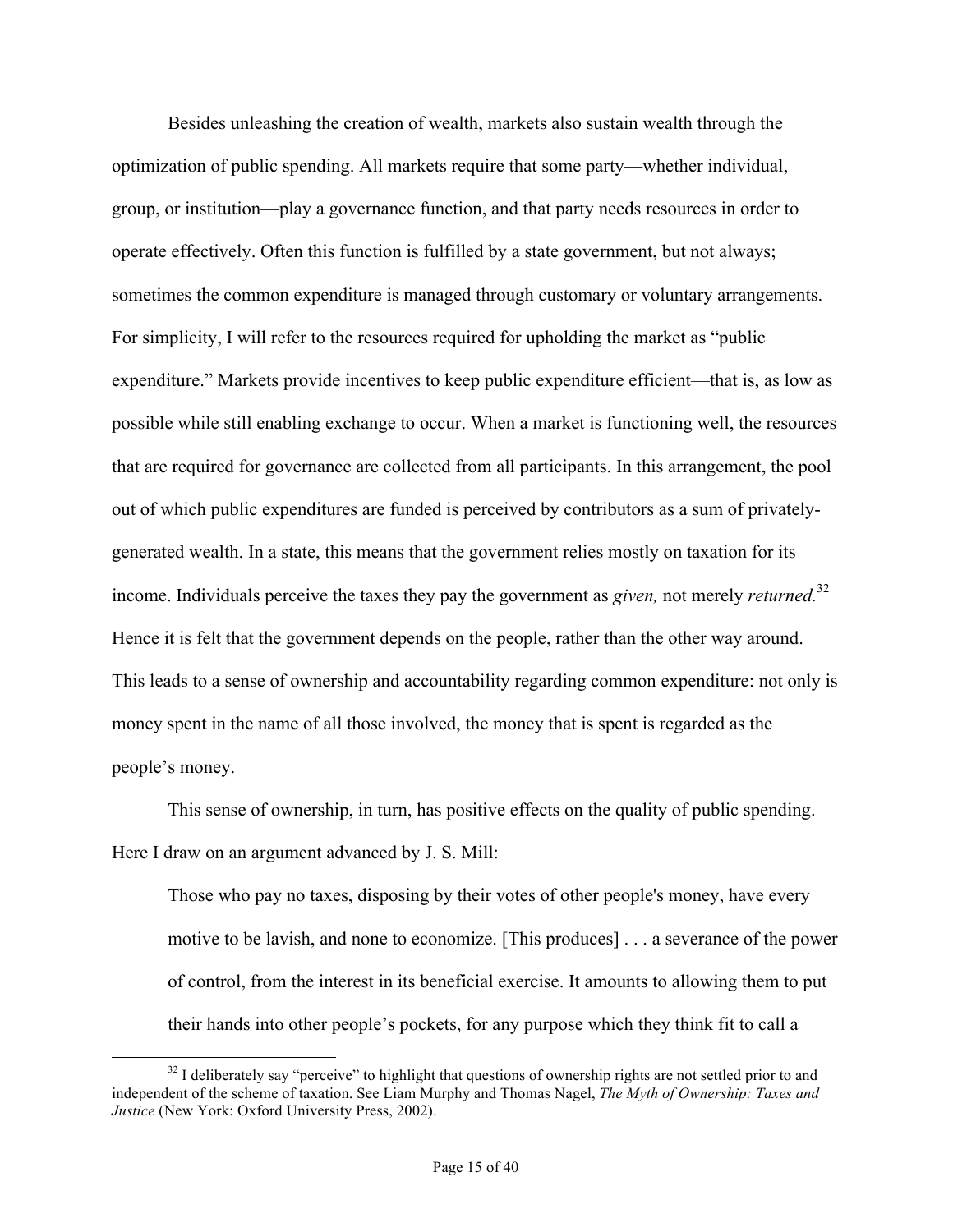public one; which in some of the great towns of the United States is known to have produced a scale of local taxation onerous beyond example, and wholly borne by the wealthier classes . . . . It is essential, as it is on many other accounts desirable, that taxation, in a visible shape, should descend to the poorest class.<sup>33</sup>

When those with the power to spend public funds are accountable to those paying into the treasury, this maintains the link, as Mill says, between "the power of control" (raising and spending common funds) and "the interest in its beneficial exercise." Moreover, Mill thinks that this tax burden should be felt by everyone directly, in a way that is unmediated by consumption:

In this country, and in most others, there is probably no labouring family which does not contribute to the indirect taxes, by the purchase of tea, coffee, sugar, not to mention narcotics or stimulants. But this mode of defraying a share of the public expenses is hardly felt: the payer, unless a person of education and reflection, does not identify his interest with a low scale of public expenditure, as closely as when money for its support is demanded directly from himself; and even supposing him to do so, he would doubtless take care that, however lavish an expenditure he might, by his vote, assist in imposing upon the government, it should not be defrayed by any additional taxes on the articles which he himself consumes. It would be better that a direct tax, in the simple form of a capitation, should be levied on every grown person in the community . . . so every one might feel that the money which he assisted in voting was partly his own, and that he was interested in keeping down its amount.<sup>34</sup>

<sup>&</sup>lt;sup>33</sup> John Stuart Mill, *The Collected Works of John Stuart Mill*, ed. John M. Robson, vol. XIX, Part 2 (Toronto: University of Toronto Press, 1977 [1861]), 471.

 $34$  Shortly thereafter Mill argues that the destitute have no claim to influence public spending, a claim that I neither endorse nor need to endorse, since my argument relies on the operation of incentives at a general level (Mill, *The Collected Works of John Stuart Mill,* 471-72).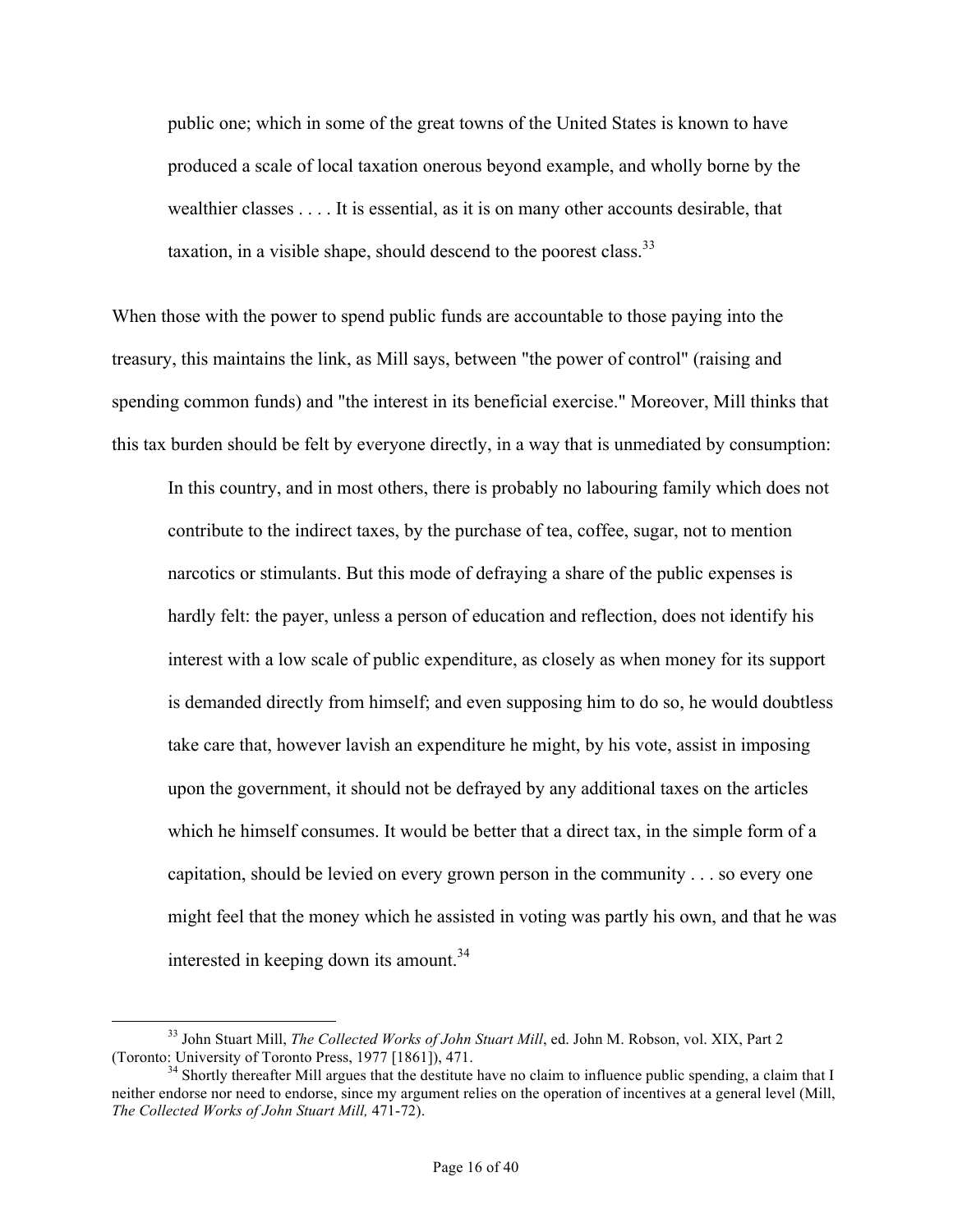I read Mill as making an argument here about the operation of incentives: when we feel that our contribution to the public expenditure comes out of our own private wealth, we are keen to keep the expenditure low and ensure that it serves our interests. In other words, we are incentivized to make sure that the costs of governance are worthwhile and not overly burdensome.

Mill's argument is echoed in debates about development aid. Dambiso Moyo argues in *Dead Aid* that as long as governments derive substantial portions of their budgets from foreign donors, they do not need tax revenue from their citizens. Speaking from her own experience in sub-Saharan Africa, she suggests that a lack of reliance on the private wealth of citizens reduces the degree to which governments feel—and actually are—accountable to their citizens. She argues that foreign aid reduces the government's financial dependence on its citizens, which in turn, reduces accountability. This can lead to a system in which the citizens are economically reliant on the government, rather than the other way around.<sup>35</sup>

These observations indicate that when a market is functioning well, its system of public spending will be optimized to serve wealth creation, since its operating revenue depends on taxation of this wealth. Leaders have an incentive to make sure that the common expenditure is effective and efficient, and that it is seen as such. They are also motivated to ensure that the collective public expenditure does not have unintended consequences that would impede the production of wealth. These dynamics provide an incentive for prudent public spending, which in turn allows wealth to be sustained and increased over time.

<sup>&</sup>lt;sup>35</sup> It should be acknowledged that development is complex, and it is difficult to isolate any single factor as determinative across a variety of contexts. Still, Moyo offers a reasoned defense: "In most functioning and healthy economies, the middle class pays taxes in return for government accountability. Foreign aid short-circuits this link . . . In an aid environment, governments are less interested in fostering entrepreneurs and the development of their middle class than in furthering their own financial interests. Without a strong economic voice a middle class is powerless to take its government to task. With easy access to cash a government remains all-powerful, accountable only (and only then nominally) to its aid donors . . . Because the government's financial dependence on its citizens has been reduced, it owes its people nothing" (Dambisa Moyo, *Dead Aid* [New York: Macmillan, 2009], 57–58).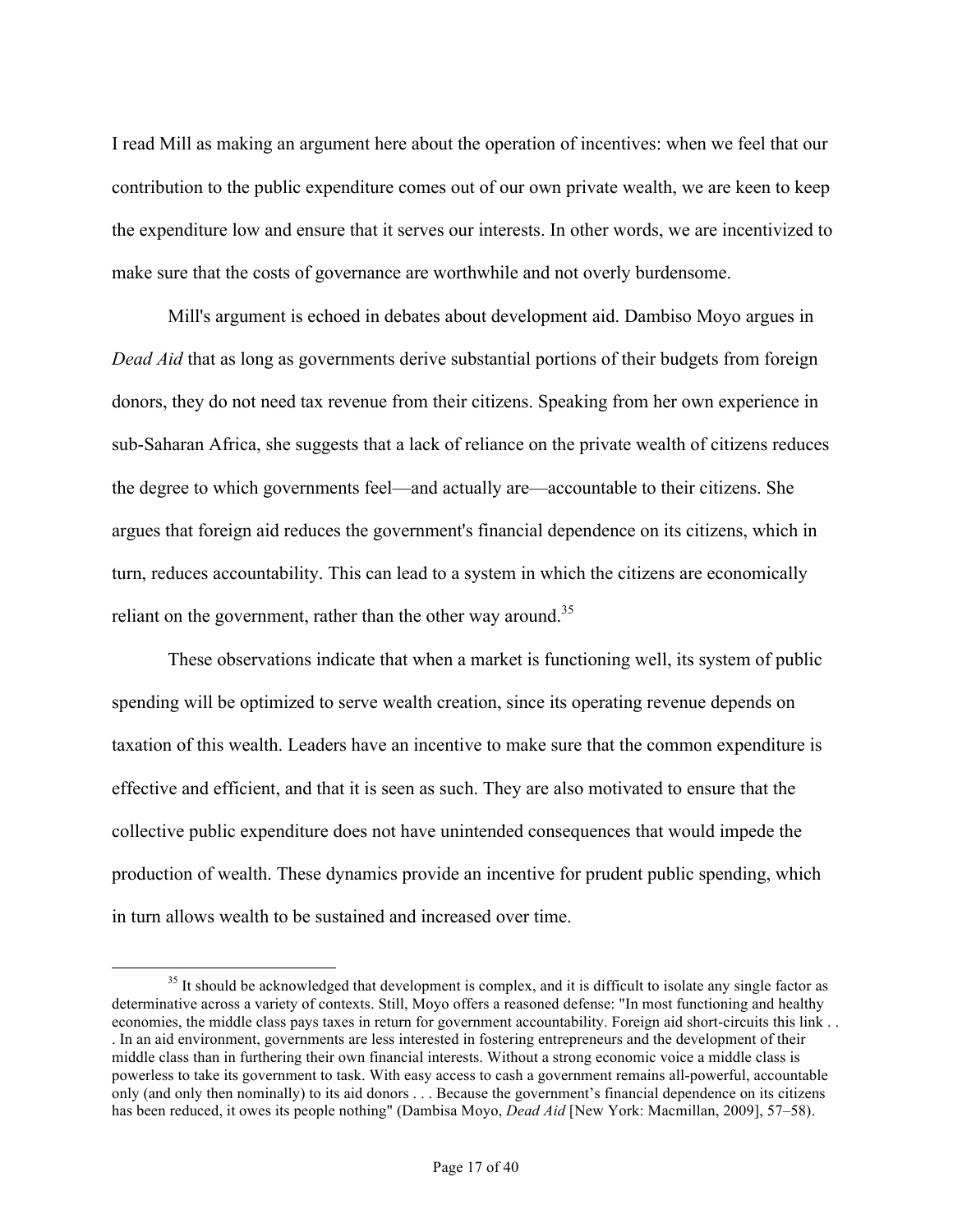## *D. Collective good of diffusion of power*

Another collective good that markets promote is the diffusion of power. When markets are functioning properly, they allow us to avoid systematic dependence on a few powerful actors, whether those actors be public or private. Someone may worry that markets facilitate the domination of the many by the few.<sup>36</sup> It is true that markets cannot eliminate the dependence of some individuals on other individuals who have more power. But markets are a necessary part of avoiding large-scale and systematic dependence of many people on a small number of actors.<sup>37</sup>

Without market freedoms, there is a risk that two spheres of power will converge, thus amplifying the concentration in each. Michael Walzer argues that by maintaining a separation between the spheres of economics and politics, we can avoid having differential economic power translate into differential political power.<sup>38</sup> Milton Friedman goes further, suggesting that separating economic and political power counteracts the tendency of power to become more and more concentrated:

[C]ompetitive capitalism . . . separates economic power from political power and in this way enables the one to offset the other . . . The fundamental threat to freedom is the power to coerce, be it in the hands of a monarch, a dictator, and oligarchy, or a momentary majority. The preservation of freedom requires the elimination of such

<sup>&</sup>lt;sup>36</sup> Despite the celebrity of Thomas Piketty's work on capitalism and inequality, the historical record does not settle the question (Thomas Piketty and Arthur Goldhammer, *Capital in the Twenty-First Century* [Cambridge MA: Harvard University Press, 2014]; David N. Weil, "Capital and Wealth in the Twenty-First Century," *American Economic Review* 105, no. 5 [2015]: 34–37; J. E. King, "The Literature on Piketty," *Review of Political Economy* 29, no. 1 [2017]: 1–17). A historian looking across centuries argues that the only mechanisms that are known to reduce inequality are wars and pandemics (Walter Scheidel, *The Great Leveler: Violence and the History of Inequality from the Stone Age to the Twenty-First Century [Princeton, NJ: Princeton University Press, 2017]).* 

*Someone may still think that economic concentrations of power are more threatening than political ones,* but this is usually because they are thought to conflict with norms of equality See Elizabeth Anderson, *Private* 

<sup>&</sup>lt;sup>38</sup> Michael Walzer, *Spheres of Justice: A Defense of Pluralism and Equality* (New York: Basic Books, 1983).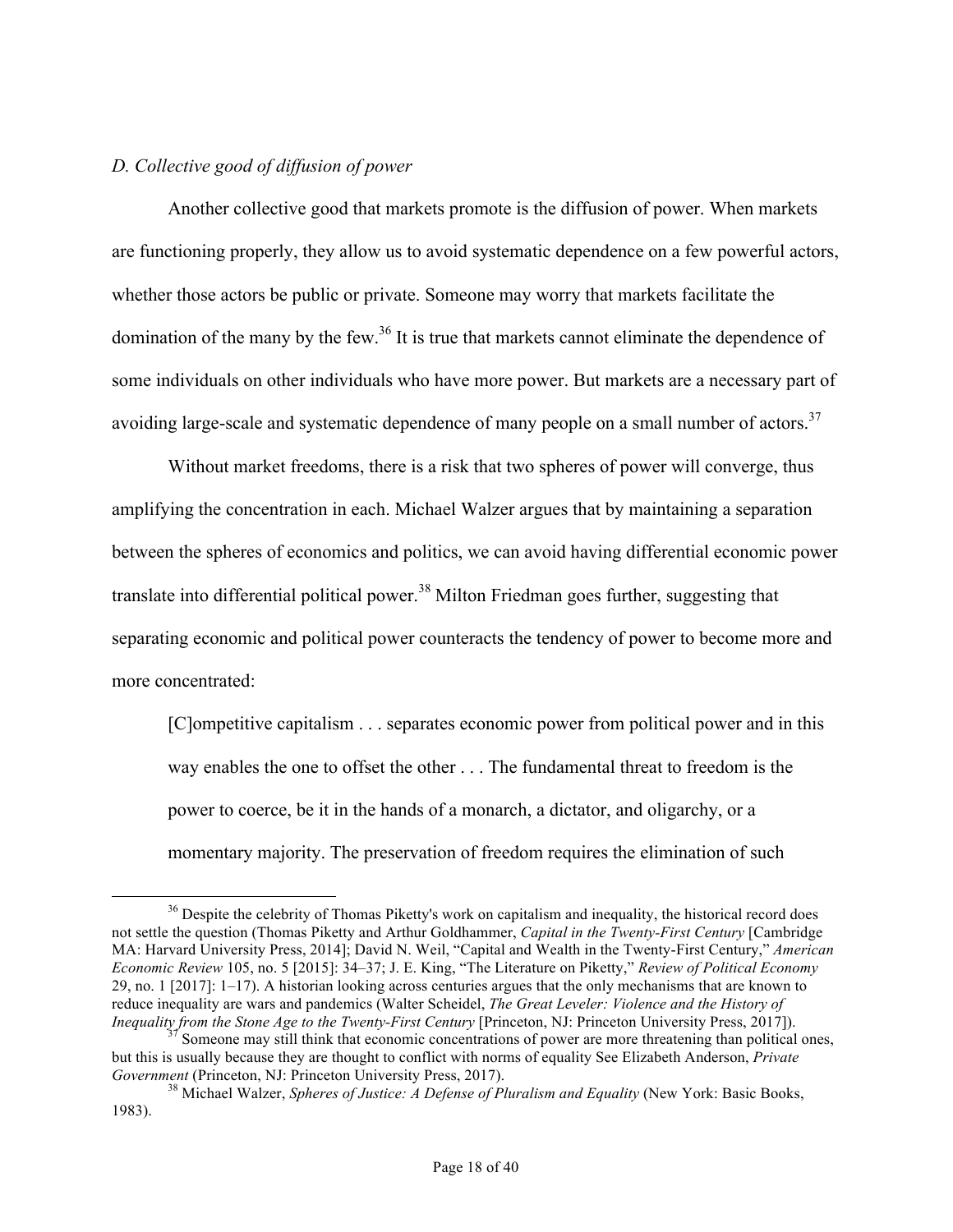concentration of power to the fullest possible extent and the dispersal and distribution of whatever power cannot be eliminated . . . By removing the organization of economic activity from the control of political authority, the market eliminates this source of coercive power. It enables economic strength to be a check to political power rather than a reinforcement  $39$ 

Friedman's point here is not that economic power will *always* counterbalance political power. Rather, it is that economic power has a chance of doing so *only if* it is kept separate from political power. This observation implies that, when markets are functioning properly, they provide a means of counteracting the concentration of political power, thereby promoting the overall diffusion of power. In order for a market to deliver on this promised good, it must be organized in such a way that it prevents monopolies, lowers barriers to entry, and avoids elite capture of regulatory power.

## *E. Collective good of freedom of association*

Another collective good that markets provide is a public culture of freedom of association—that is, a rich and varied civil society that is characterized by the easy and regular formation of associations for all kinds of purposes. A shared social practice that allows us to step in and out of these associational ties without seeking the permission of an authority is valuable.<sup>40</sup>

<sup>&</sup>lt;sup>39</sup> Milton Friedman and Rose D. Friedman, *Capitalism and Freedom* (Chicago: University of Chicago) Press, 1962), 9, 15-16. He goes on to say, "There seems to be something like a fixed total of political power to be distributed. Consequently, if economic power is joined to political power, concentration seems almost inevitable. On the other hand, if economic power is kept in separate hands from political power, it can serve as a check and a counter to political power" (ibid., 16).<br><sup>40</sup> The freedom to associate implies a freedom not to associate. In certain social circumstances, this can

have important negative consequences that should be monitored and, if need be, addressed. See Nancy Rosenblum, *Membership and Morals: The Personal Uses of Pluralism in America* (Princeton, NJ: Princeton University Press,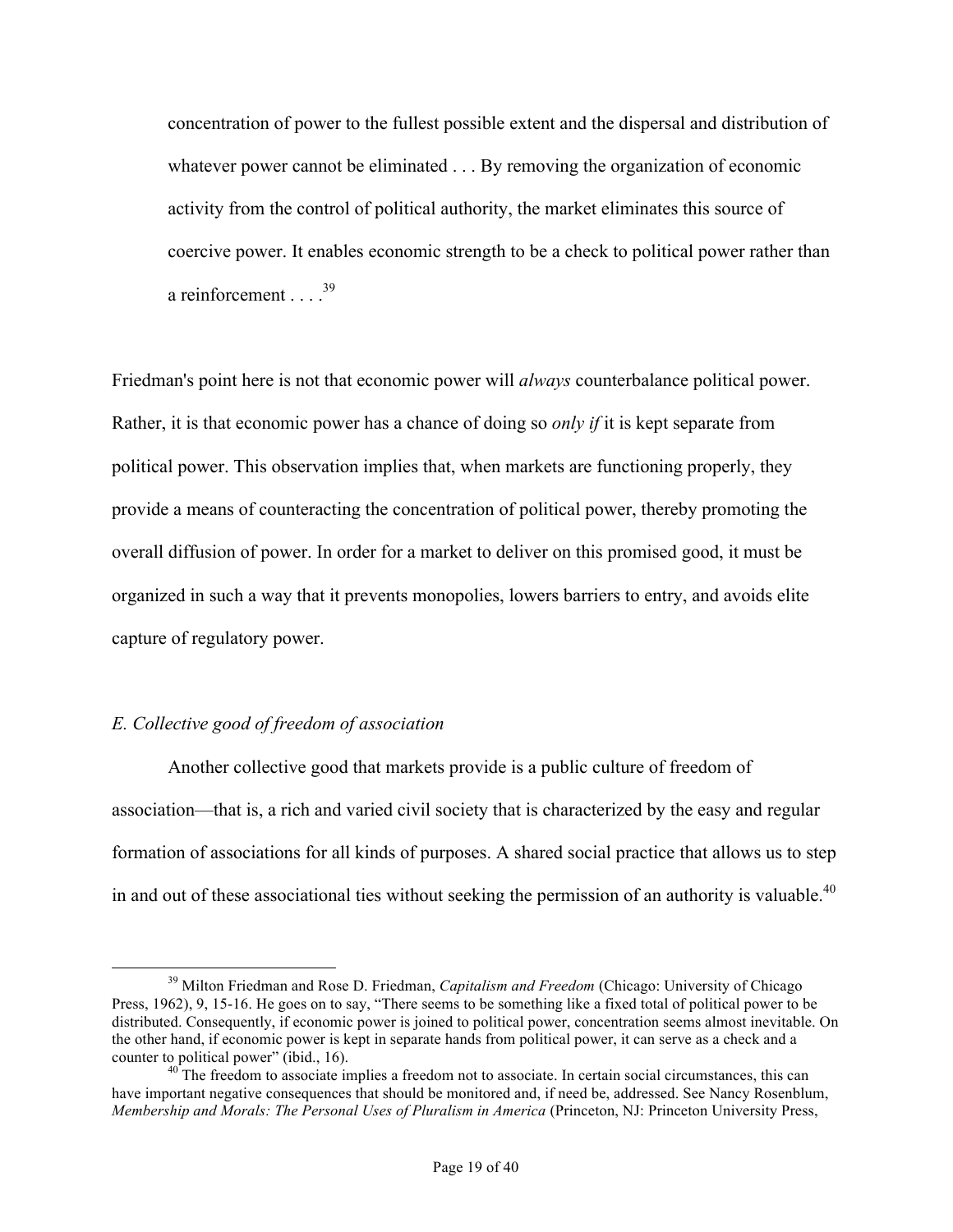This value is most visibly embodied in the political culture of the United States, but its theoretical defense derives from European theorists of liberal democracy such as J. S. Mill and Alexis de Tocqueville. For instance, Tocqueville hails freedom of economic association as an essential part of a healthy political culture. In *Democracy in America* he says,

[American] citizens think constantly of using the right of association in civil life and thus have managed to enjoy all the benefits which civilization offers . . . By chance men share an interest in a certain matter; maybe the management of a commercial enterprise or the conclusion of an industrial operation; they meet and join together, gradually familiarizing themselves thus with the idea of association. The more the number of these minor communal matters increases, the more men acquire, even unknowingly, the capacity to pursue major ones in common . . . Civil associations, therefore, pave the way for political associations  $^{41}$ 

Thus, Tocqueville sees economic associations as important training grounds for political cooperation. But more significantly, he argues that this benefit will be reaped only if there is legal protection of the *right* of association:

When citizens can combine [through associating] only in certain restricted cases, they look upon associations as a rare and peculiar occurrence and scarcely give any thought to them. [On the other hand,] when they have the freedom to combine for all purposes, they end up seeing associations as the universal and, as it were, the unique means for men to attain their various aims . . . Thus the skill of association becomes, as I have said before, the root of all skills . . . [But] when certain associations are prohibited and others allowed,

 <sup>1998);</sup> Kathleen M. Sullivan, "The New Religion and the Constitution," *Harvard Law Review* 116, no. 5 (2003): 1397–1421. <sup>41</sup> Alexis de Tocqueville, *Democracy in America: And Two Essays on America* (London: Penguin Books

Limited, 2003 [1835]), 604-605.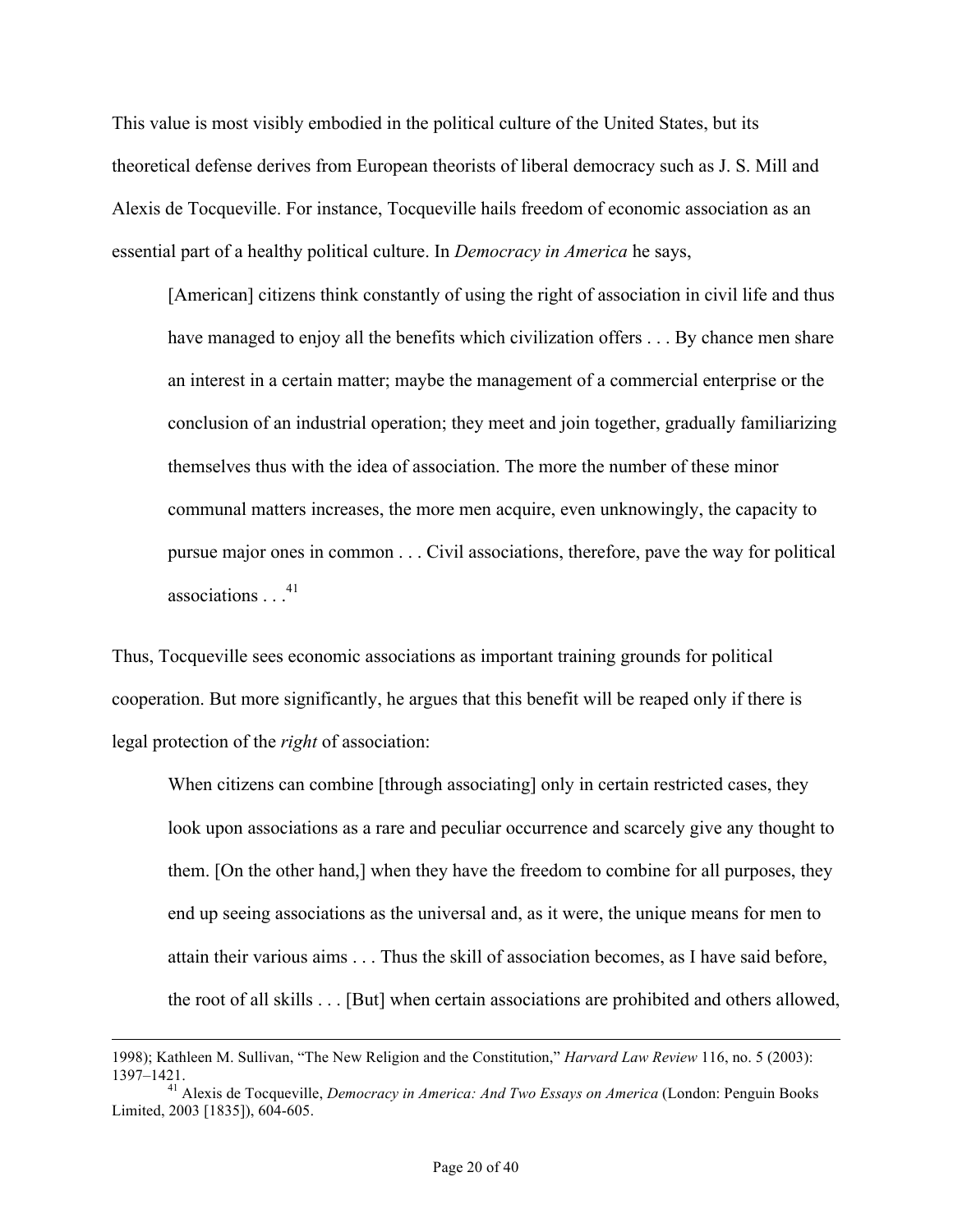it is difficult to tell in advance the difference between the former and the latter. Doubt persuades people to steer clear of both and, in a vague, way, public opinion tends to consider any association at all as a rash and almost illegal enterprise  $\ldots$ .<sup>42</sup>

Tocqueville argues that it is the right to associate, as much as the activity itself, that benefits the public. Where only some associations are allowed, there is enough doubt to discourage the practice in general, thereby harming the public culture. Here he is not resting his defense on the outcomes of association, or even the activity of association—rather, his defense rests on the salutory effects of wide legal protection of association. Hence, Tocqueville thinks that what is essential to a healthy public culture is the absence of restrictions on associational life, including economic associations. Tocqueville's argument resonates with liberal perfectionists ranging from Mill to Raz, who argue that the legal protection of individual rights promotes important collective goods for society.

### III. COOPERATION WITHOUT COLLECTIVISM

So far I have defined markets as a mode of human association that protects economic agency through legal and cultural norms. I have proposed that this protection has the potential to promote a range of individual and collective goods. Now I want to bring together the various goods that I have outlined, and point to an underlying theme that unifies them: the production of collective goods *without* the requirement of collectivism. Collectivism demands that we affirm an outlook that puts the group's aims ahead of individual pursuits. No doubt some amount of trust and fellow-feeling is necessary for cooperation over time, but collectivism demands more. It requires that individuals cast their lots in together, avowing a commitment to privileging

 <sup>42</sup> Ibid., 606-608.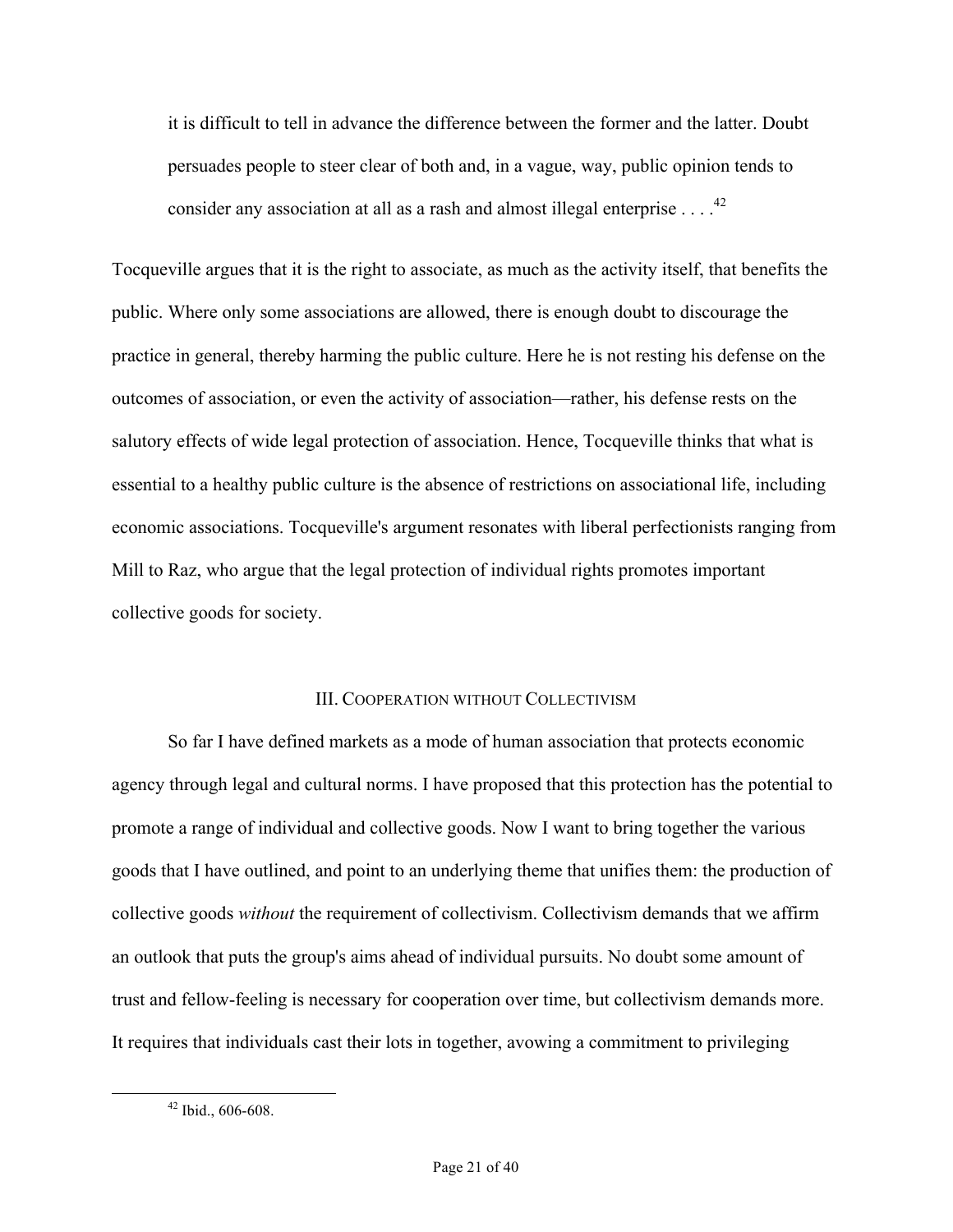whatever the common good requires when they are deciding and acting together. This sort of collectivism demands that all productive activity be oriented above all to the good of the whole. Markets, in contrast, allow for the pursuit of a diverse and potentially conflicting array of private aims, without requiring coherence at the level of a group aim. To illuminate this point further, I turn to Aristotle.

### *A. Economic and political association*

Aristotle famously describes human beings as political animals.<sup>43</sup> But what marks out a political community from other types of social organization, for Aristotle? Often we focus on Aristotle's conclusion that a city is, essentially, a partnership in virtue.<sup>44</sup> But it is instructive to look again at the starting point of the investigation. Aristotle begins by *defining* the political community as that which is self-sufficient for living well.<sup>45</sup> But why not, then, count as political other forms of community that are big and diverse enough to adequately provide for the common welfare—such as, for example, a marketplace?

Aristotle sees the force of this objection, since he straightaway considers communities based on exchange:

" . . . [Consider] that people do not [come together as a community merely] for the sake of an alliance to safeguard themselves from being wronged by anyone, nor to facilitate exchange and mutual assistance, since otherwise the Etruscans and Carthaginians, and all those who have treaties with one another would virtually be citizens of one city-state. To

<sup>&</sup>lt;sup>43</sup> For further discussion and comparison of the places in which Aristotle relies on this idea, see John M. Cooper, "Political Animals and Civic Friendship," in *Aristotle's Politics: Critical Essays*, ed. Richard Kraut and

Steven Skultety (Lanham, MD: Rowman and Littlefield, 2005), 65–89.<br><sup>44</sup> The term *aretē* can also be translated as excellence (and perhaps should be, to avoid the Christian connotations of virtue).

<sup>&</sup>lt;sup>45</sup> Aristotle, *Politics*, 1252b28.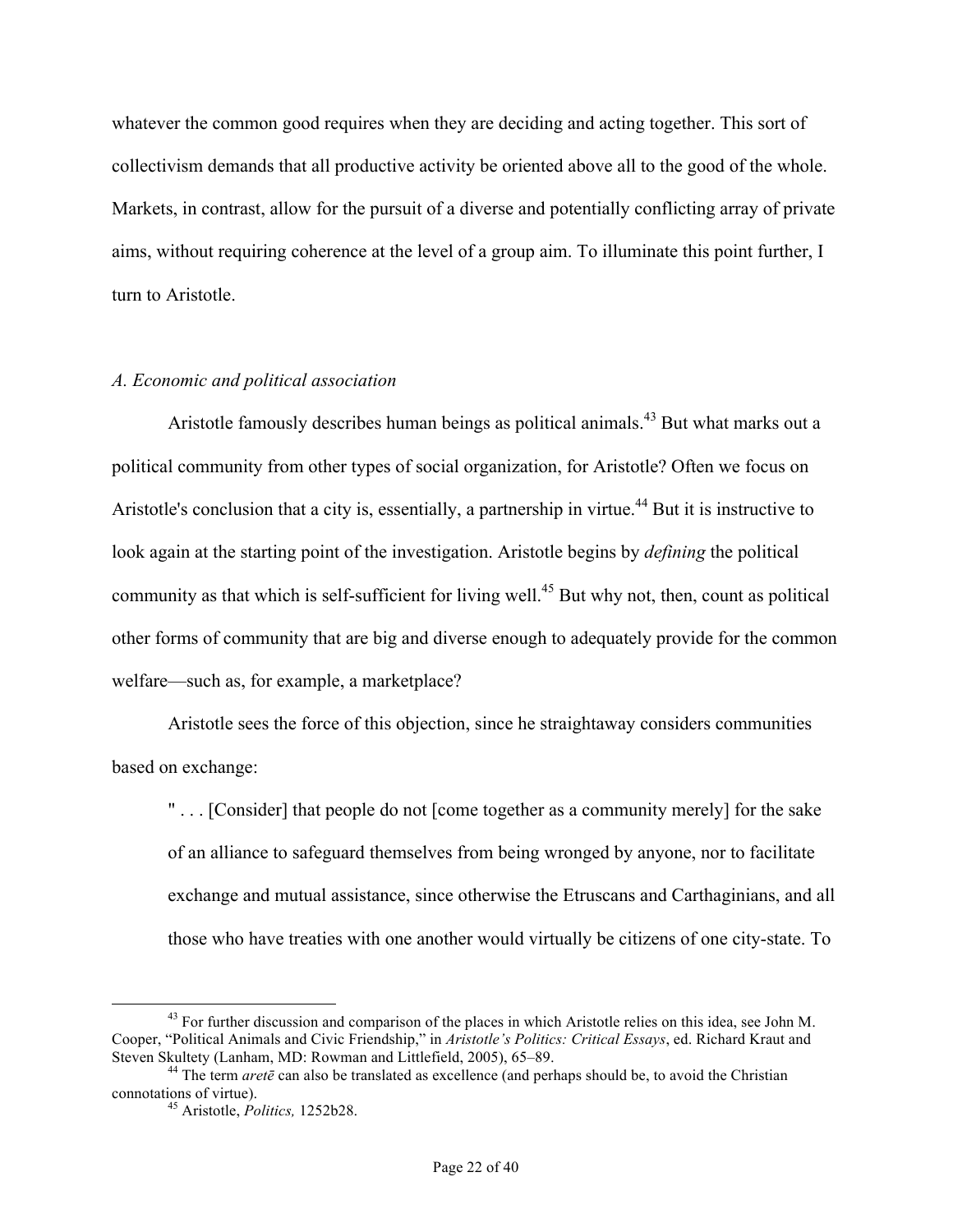be sure, they have import agreements, treaties about refraining from injustice, and formal documents of alliance, but no offices common to all of them have been established to deal with these matters; instead each city-state has different ones. Nor are those in one city-state concerned with what sort of people the others should be, or that none of those covered by the agreements should be unjust or vicious in any way, but only that neither city-state acts unjustly toward the other . . .46

One might be inclined to hear these remarks as a Hobbesian observation that the enforcement of contracts is necessary for justice. But that would miss the deeper point. These treaty agreements are about cooperative arrangements for mutual advantage, and the terms include enforcement. Since these agreements are not enough to constitute a political community, according to Aristotle, the political community must be more than just a system of cooperation with an agreed mechanism of enforcement. Aristotle emphasizes this further by explicitly considering the case of a stable and complex market:

. . . If there were some who lived separately, yet not so separately as to share nothing in common, and had laws against wronging one another in their business transactions (for example, if one were a carpenter, another a farmer, another a cobbler, another something else of that sort, and their number were ten thousand), and they shared nothing else in common besides such things as exchange and alliance—not even in this case would there be a city-state. What, then, is the reason for this? Surely it is not because of the nonproximate nature of their community. For suppose they joined together while continuing to share in that way, but each nevertheless treated his own household like a city-state, and the others like a defensive alliance formed to provide aid against wrongdoers only. Even

 <sup>46</sup> Ibid., 1280a34-1280b4.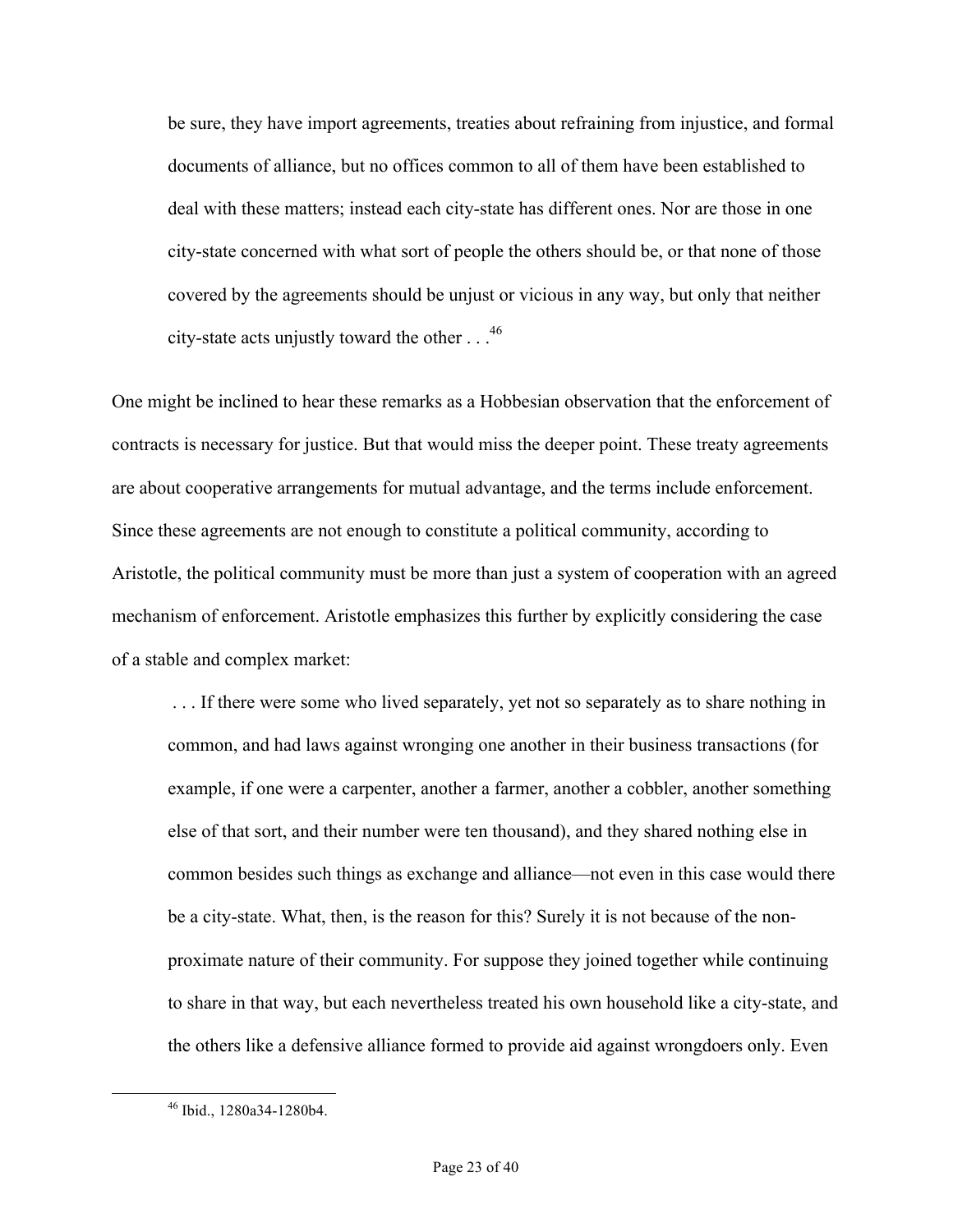then this still would not be thought a city-state by those who make a precise study of such things, if indeed they continued to associate with one another in the same manner when together as when separated. $47$ 

For Aristotle, it is quite possible to imagine large-scale communities that are sufficiently organized and self-sustaining to provide for the needs of their members through trade. He is effectively describing a marketplace, right down to the division of labor. In these circumstances, the participants have no shared end beyond perpetuating a system of mutual advantage, where advantage is to be judged privately by the parties to the cooperation.

Such a marketplace does not count as the highest form of human community, for Aristotle, because the individuals are not partners in deliberative choice—that is, they do not *choose together* to live together:

Evidently, then, a city-state is not a sharing of a common location, and does not exist for the purpose of preventing mutual wrongdoing and exchanging goods. Rather, [a city-state exists] only when households and families live well as a community whose end is a complete and self-sufficient life. . . . [This] is the result of friendship, since the deliberative choice of living together constitutes friendship.<sup>48</sup>

Aristotle claims, then, that participants in a market are not truly partners in deliberative choice. Otherwise they would "establish offices in common" to deal with any matters that arise. This system of common offices would have to go beyond the enforcement of contracts, since Aristotle thinks such enforcement is available in relations based on trade and defense. For Aristotle, contract enforcement exists only for the sake of "preventing wrongdoing and exchanging goods."

<sup>47</sup> Ibid., 1280b17-28. <sup>48</sup> Ibid., 1280b29-38.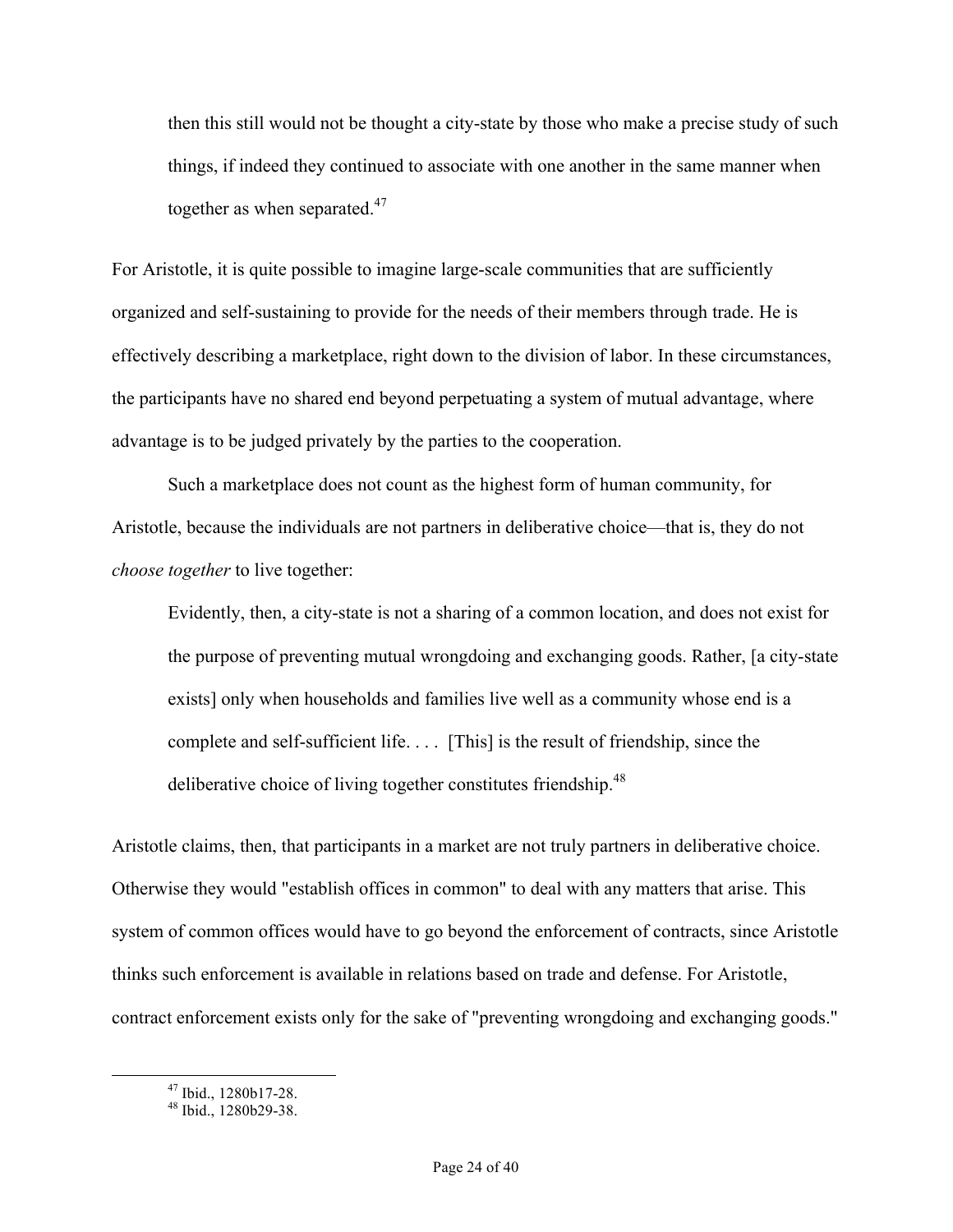In contrast, when the parties to the association "establish offices in common," this evinces a commitment to be partners in the exercise of deliberative choice.

Here is the key point for my argument. On this reading of Aristotle, it is characteristic of trade relations that they *do not* involve a partnership in choosing ends, including shared deliberation about the means to those ends. Otherwise trading relations would not be different enough from membership in a political community. Aristotle speaks of alliances for trade and defense as falling short of a political community *because* they do not involve the sharing of ends, or even sharing in deliberation about joint ends. Because they lack this feature, according to Aristotle, these sorts of relations fall short of the highest form of human community.

What Aristotle sees as the crucial defect of a marketplace can, instead, be seen as a strength. In a market, individual parties pursue their separate ends, and their cooperation is merely a means. A system in which participants exchange goods and services for the sake of mutual advantage does not *require* a sharing of ends. Some instances of market exchange may involve shared ends incidentally, but this is extraneous. Nor does exchange require any kind of co-deliberation of how best to pursue joint ends. What might appear to be deliberation about the terms of the exchange is effectively a bargaining process. Individual parties deliberate for themselves about the terms on which they are willing to go ahead, and then reveal that to other parties in whatever way best serves their interests. Therefore, market exchange is instrumental in nature—it is a means to ends that the parties have chosen separately and independently of that particular exchange.

#### *B. Collective goods without collectivism*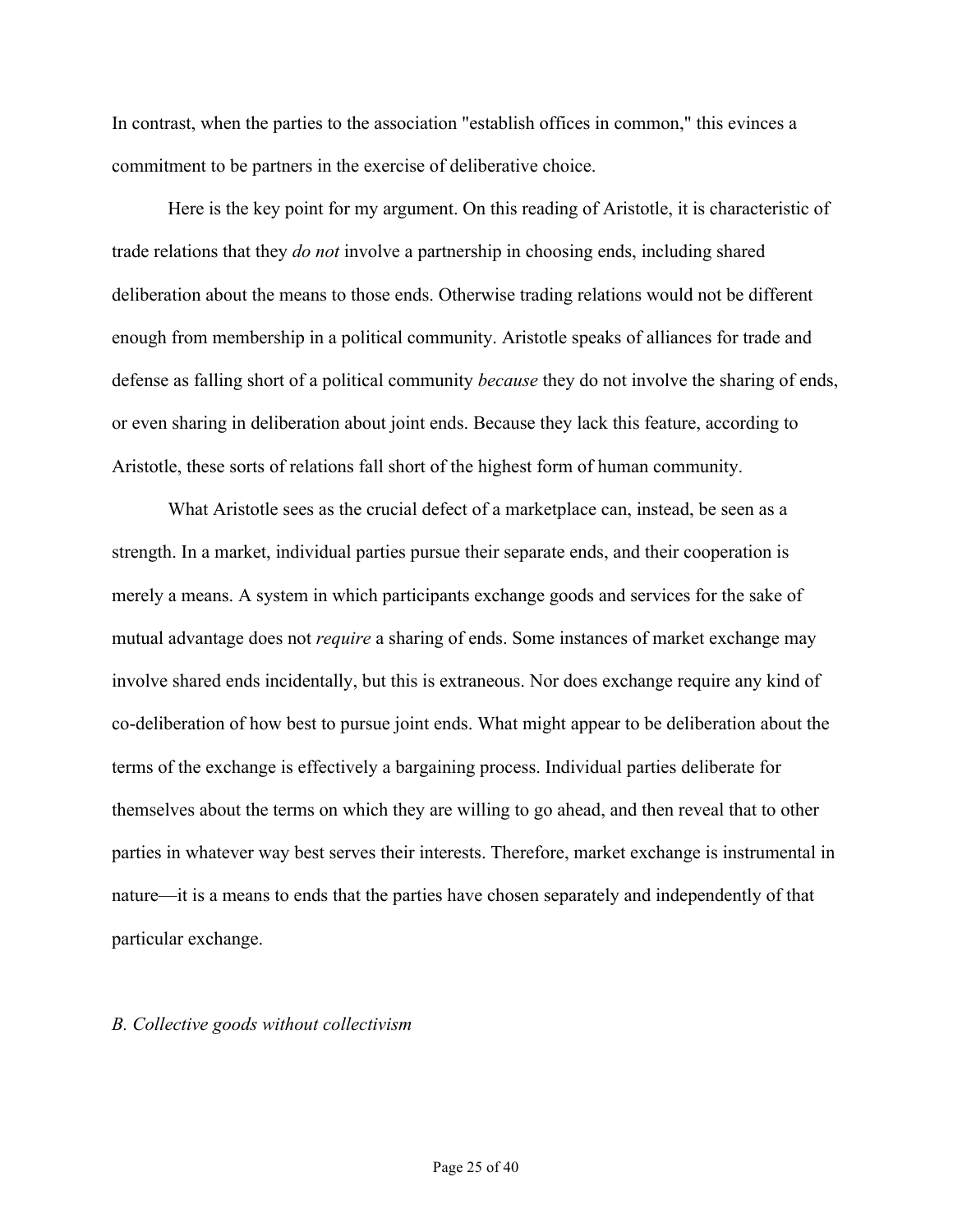Drawing on this element of Aristotle's analysis, I suggest that the distinctive feature of markets, as compared to other forms of social organization, is that they facilitate cooperation without shared aims. A market system facilitates beneficial cooperation by assigning *some* legal protection to economic agency, while neither neglecting nor overstating its significance. When a system allows individuals to pursue their own ends, and at the same time, to generate mutual advantage with others who do not share their ends, then its participants get some benefits that they would not get otherwise. This potential is unique to markets.

This way of understanding the unique potential of markets resonates with F. A. Hayek's defense of the market. Like Aristotle, he thinks it is characteristic of a market *not* to be oriented toward a uniform hierarchy of ends. Thus, Hayek distinguishes between economy and catallaxy: an economy is an organization in which "all effort is directed toward a uniform order of objectives" (such as a household or a business), whereas catallaxy refers to spontaneous order. He argues that what we currently call "the economy" is actually order that emerges spontaneously from patterns of exchange, and that "the objectives it serves are actually the particular objectives of all its participants in all their diversity and polarity."<sup>49</sup> Hayek thinks that this feature is the distinctive advantage of market forms of social organization. It is important to acknowledge that the parties to an exchange may in fact be motivated to bring about mutual benefit, and that the practice of exchange may engender virtuous dispositions over time.<sup>50</sup> However, such motivations and dispositions are not essential for the market to deliver the benefits of cooperation on a large scale. $51$ 

<sup>&</sup>lt;sup>49</sup> Hayek, "Competition as a Discovery Procedure," 14.<br><sup>50</sup> For an exploration of the aim of mutual advantage as characteristic of markets, see Robert Sugden, *The Community of Advantage: A Behavioural Economist's Defence of the Market* (New York: Oxford University Press, 2018). For an argument that market society promotes bourgeois virtues, see Deirdre N. McCloskey, *The Bourgeois* 

<sup>&</sup>lt;sup>51</sup> Max Weber, like Aristotle, also explicitly characterized a *political* community in terms of a values-based social ordering that goes beyond mere economic cooperation. See Ilaria Cozzaglio and Amanda R. Greene, "Can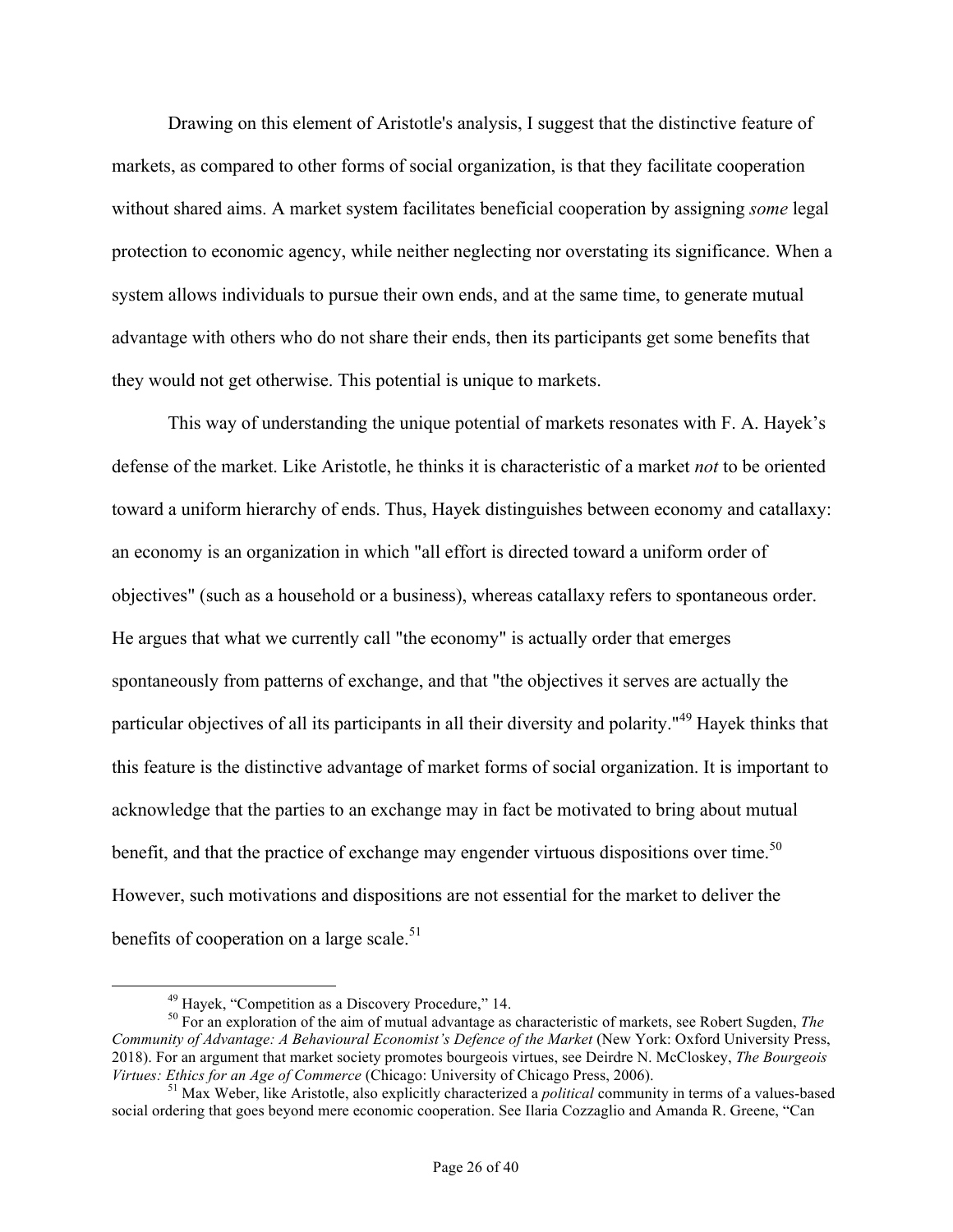## *C. Legitimacy of markets*

1

Now we can return to the question of legitimacy. At the most general level, markets promise to benefit those who participate in them through the protection of a sphere of economic agency. The unique potential of markets, I have suggested, is to enable the sort of beneficial cooperation in which participants need not share ends. This is its *raison d'être*, I submit. And just as with the public library, insofar as a market does not fulfill its *raison d'être*, or it fails to do so in a way that is recognized by participants, it lacks legitimacy.

In the discussion of the goods served by markets, I spoke of "markets functioning properly." This idea of proper functioning allows me to be more precise about the economic rights that are suitable for realizing this *raison d'être*. In order to provide resource discretion, a market must minimize interference in freedom of contract—for instance, licensing schemes.<sup>52</sup> Discretion over consumption requires avoiding a welfare system so extensive that virtually all consumption decisions are made by the state. In order for a market to function in such a way that it delivers the collective good of wealth, there must be a strong presumption against price controls and wage controls. The interest in promoting wealth through optimal public expenditure implies that the tax base should be broad, so that the burden is not thrust chiefly on the poor or the wealthy, and so that public spending is directed toward public goods. The interest in diffusion of power implies the fostering of a competitive environment, including effective mechanisms to prevent monopolistic behavior and elite capture of regulatory agencies. While

Power Be Self-Legitimating? Political Realism in Hobbes, Weber, and Williams," *European Journal of Philosophy* (2019); Amanda R. Greene, "Legitimacy without Liberalism: A Defense of Max Weber's Standard of Political Legitimacy," *Analyse and Kritik* 39, no. 2 (2017): 295–324; Max Weber, *Economy and Society: An Outline of* 

<sup>&</sup>lt;sup>52</sup> By this I mean mandatory licensing only. Freedom of contract is not hampered in the same way by voluntary licensing schemes, such as those offered by professional associations and insurance providers.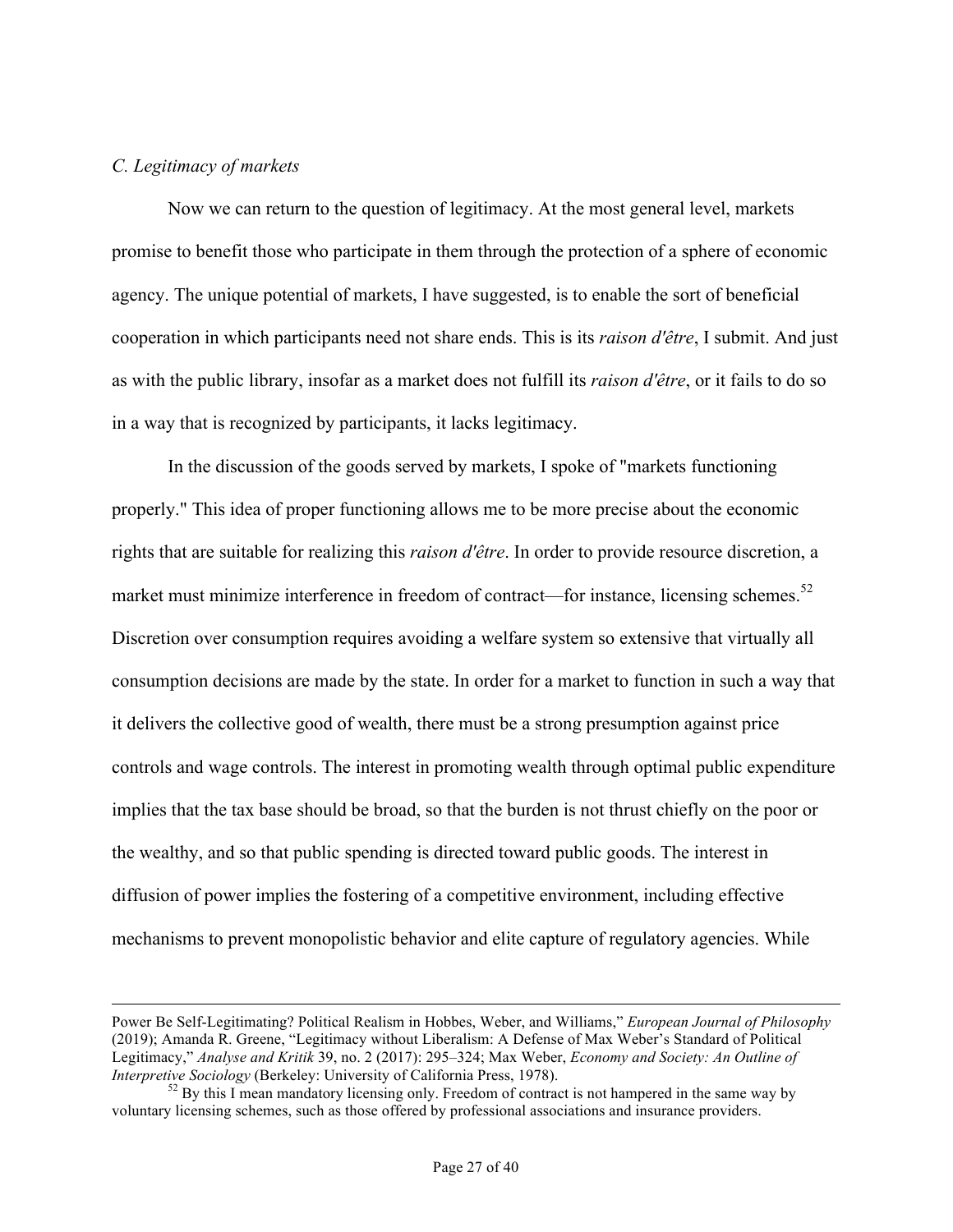this is not the place for an exhaustive list, these are the sorts of features of a market that would allow it to function properly—that is, to achieve its *raison d'être*. Whether all of these features can be suitably combined is a question I will address below.

It is worth clarifying why this standard of legitimacy is a moral standard, even though it is distinct from justice. First, the *raison d'être* is something that has *pro tanto* moral value because it corresponds to important human interests—for instance, resource discretion. Resource discretion is morally significant even when it is imperfectly realized and contingent on certain background conditions. Therefore, a legitimacy standard that requires the fulfillment of this *raison d'être* incorporates an aspect of morality. The second way in which the standard is moral is more subtle because it pertains to beliefs. Someone might be inclined to think of criteria that rely on social facts about a practice, such as the beliefs of those involved in the practice, as merely sociological—that is, belonging on the descriptive side of the normative-descriptive divide. However, I think this is too quick. When participants in a practice recognize that a practice has value and accept it on that basis, such widespread acceptance takes on moral significance. In these circumstances, participants come to engage with social structures in a nonalienated way and, over time, learn to pursue their interests in ways that align with the perceived interests of others. This mode of engagement is often the critical ingredient in cooperative social orders whose maintenance does not rely on oppressive coercion. While some participants may have mistaken beliefs, this does not necessarily cancel out the value of their non-alienated participation in a practice that has moral value. For these reasons, the standard of legitimacy I am proposing can be seen as one register of moral evaluation, though it is distinct from other aspects of morality such as justice and welfare-promotion.<sup>53</sup>

<sup>&</sup>lt;sup>53</sup> For further defense of this recognition-oriented account of legitimacy, see Amanda R. Greene, "Is Political Legitimacy Worth Promoting?", *NOMOS: Journal of the American Society for Political and Legal*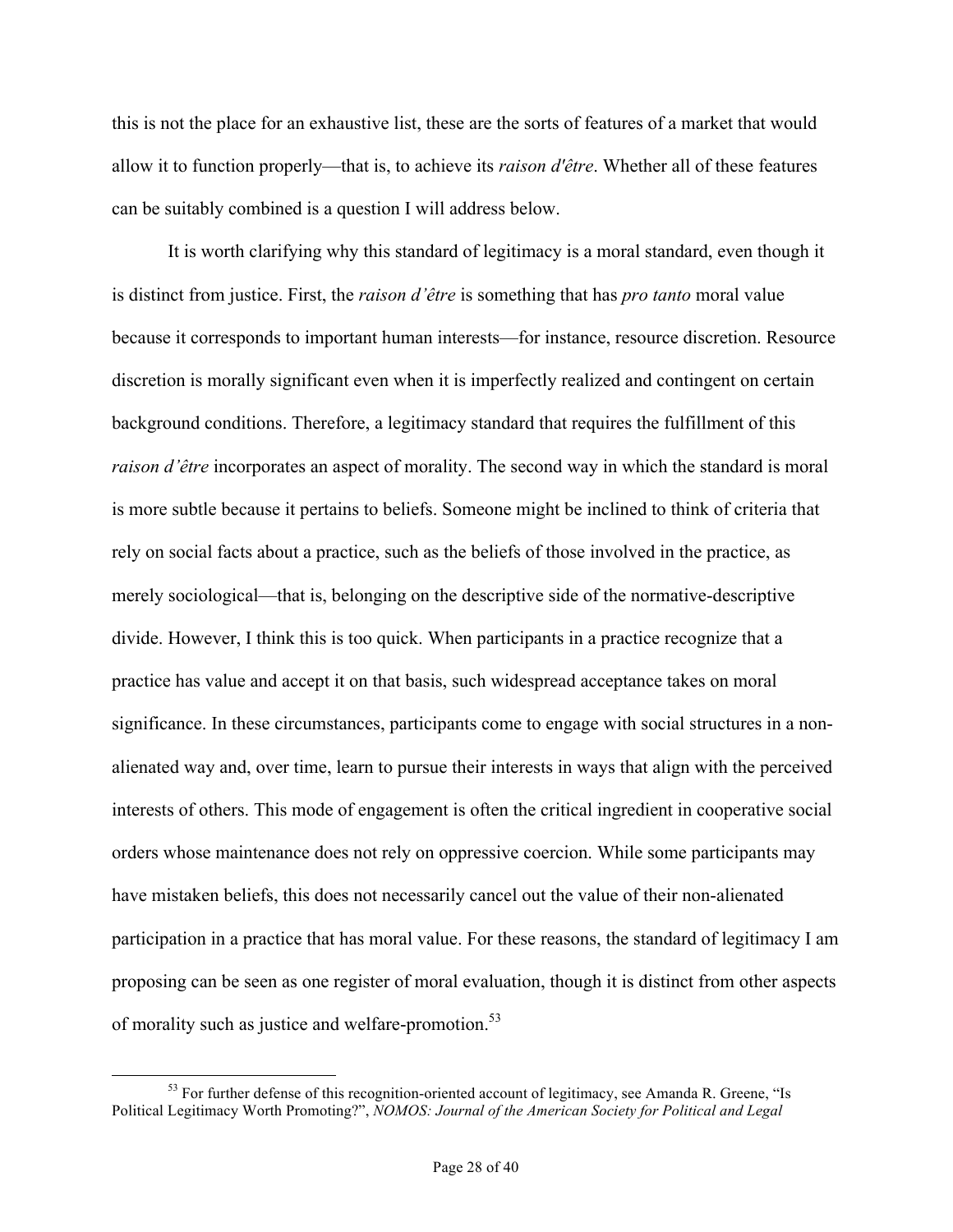#### *D. What market legitimacy is not*

1

The account I defend implies that some common criticisms of markets, if true, would not make them illegitimate. For example, it is sometimes said that markets embody a kind of justice, one that is based at least partly on responsibility. According to these views, the divergence between actual outcomes and the outcomes that we are responsible for is a problematic aspect of markets—one that calls their legitimacy into question. We could close that legitimacy gap, they say, by altering market outcomes in such a way that they better track responsibility.<sup>54</sup> But notions of responsibility are at least partly internal to the institutional framework of markets.<sup>55</sup> To my mind, this suggests that tracking a market-independent notion of responsibility cannot be what a market is *for*, fundamentally speaking, and thus cannot be what grounds its legitimacy.

Others argue that markets embody a kind of justice that is based at least partly on equality, taking this to be the legitimating aim of markets. Whether this is plausible depends on what is meant by equality. Equality of outcomes, to take one interpretation, is evidently incompatible with the definition of a market, since a crucial element is competition for unequal shares. Equality of opportunity, another interpretation, also seems to be in tension with the basic definition of a market, at least insofar as that includes an ordinary understanding of private

*Philosophy* LXI (2019): 65–101. For an alternative standard of legitimacy that features recognition, see Allen

Buchanan, "Institutional Legitimacy," *Oxford Studies in Political Philosophy* 4 (2018): 53.<br><sup>54</sup> Theorists of distributive justice carefully develop moral distinctions that would justify interfering in some market outcomes and not others—such as between choice and circumstance, or between "brute luck" and "option luck" (Zofia Stemplowska and Carl Knight, eds., *Responsibility and Distributive Justice* [New York: Oxford University Press, 2011], 7-10). Seminal versions of responsibility-oriented theories include Richard J. Arneson, 'Equality and Equal Opportunity for Welfare', *Philosophical Studies* 56, no. 1 (1 May 1989): 77–93; G. A. Cohen, 'On the Currency of Egalitarian Justice', *Ethics* 99, no. 4 (1 July 1989): 906–44; and Ronald Dworkin, 'What Is Equality? Part 2: Equality of Resources', *Philosophy & Public Affairs* 10, no. 4 (1981): 283–345.<br><sup>55</sup> For an argument that responsibility is not independent of market relations, see Susan Hurley, "The Public

Ecology of Responsibility," in *Responsibility and Distributive Justice*, ed. Stemplowska and Knight, 187–215. This is also true of notions of desert: while it is possible to develop a notion of "institutional desert," its relationship to natural or moral desert is not straightforward. See Lisa Herzog, "Can Incomes in Financial Markets Be Deserved? A Justice-Based Critique," in *Just Financial Markets? Finance in a Just Society* (New York: Oxford University Press, 2017(, 103–23.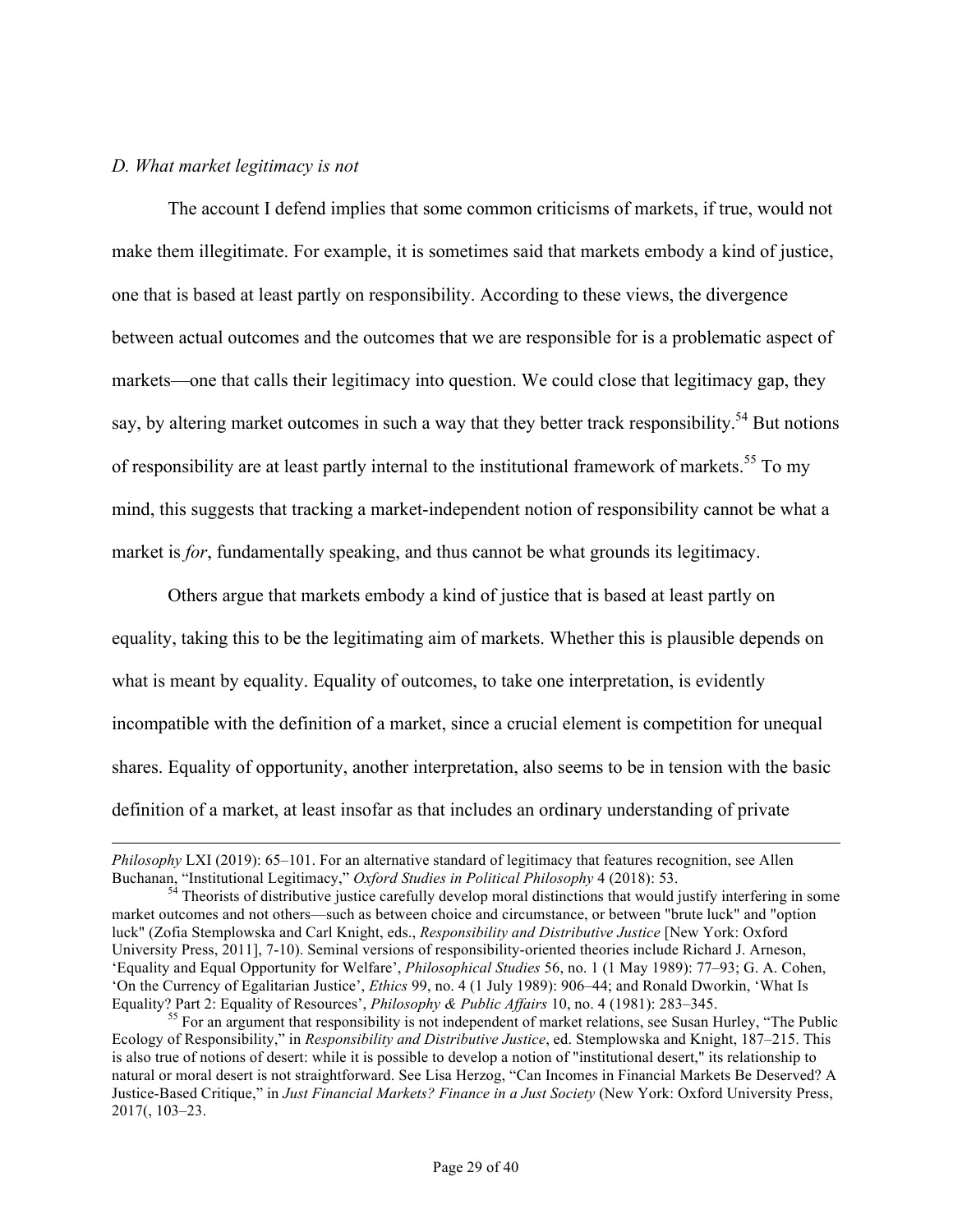property as inheritable.<sup>56</sup> A third option is equal concern for persons, a view that requires the government to remedy some inequalities brought about by markets through a fair scheme of taxation, where this is defined by what citizens would endorse from a hypothetical perspective.<sup>57</sup> Locating the legitimacy of markets in a hypothetical choice situation relies on a notion of fairness that is at odds with the essential features of markets, in my view. All actual exchange is the result of bargaining under conditions of asymmetric information and power, and the exploitation of this positional knowledge is precisely what enables markets to deliver their distinct benefits. To my mind, this opposition between equality and the essential dynamics of markets indicates that equality cannot be what a market is *for,* fundamentally speaking, and thus cannot be what grounds its legitimacy.<sup>58</sup>

Failures to realize equality or track responsibility would not compromise market legitimacy, in my view. While they may be desirable or good-making features of a market or a society, their absence does not—in and of itself—make a market illegitimate. To see this, consider the library example again. There are ways in which a public library could fall short on these dimensions but not be illegitimate. The library may waive fines twice as often for those who bring doughnuts to the librarian (unequal concern), or impose fines without due regard for whether the user had a good reason (insensitive to responsibility). It can be true that the library

 <sup>56</sup> For an argument against strong rights of inheritance, see Daniel Halliday, *Inheritance of Wealth: Justice,* 

<sup>&</sup>lt;sup>57</sup> See Ronald Dworkin, *Sovereign Virtue: The Theory and Practice of Equality* (Cambridge, MA: Harvard University Press, 2000); John Rawls, *A Theory of Justice* (Cambridge, MA: Belknap Press, 1971). Especially in his later work, Dworkin suggests a view of economic rights in which equality and responsibility form part of a multifaceted, interpretive ideal of justice. While I lack space to discuss it properly, there are some parallels with an account of market legitimacy based on a nexus of goods.<br><sup>58</sup> Some find current labor markets to be illegitimate simply because of the power asymmetries between

employers and employees (Anderson, *Private Government*). As Niko Kolodny points out, it is difficult to say exactly when and why those power asymmetries are objectionable. See Niko Kolodny, "Help Wanted: Subordinates," in *Private Government*, 99–107.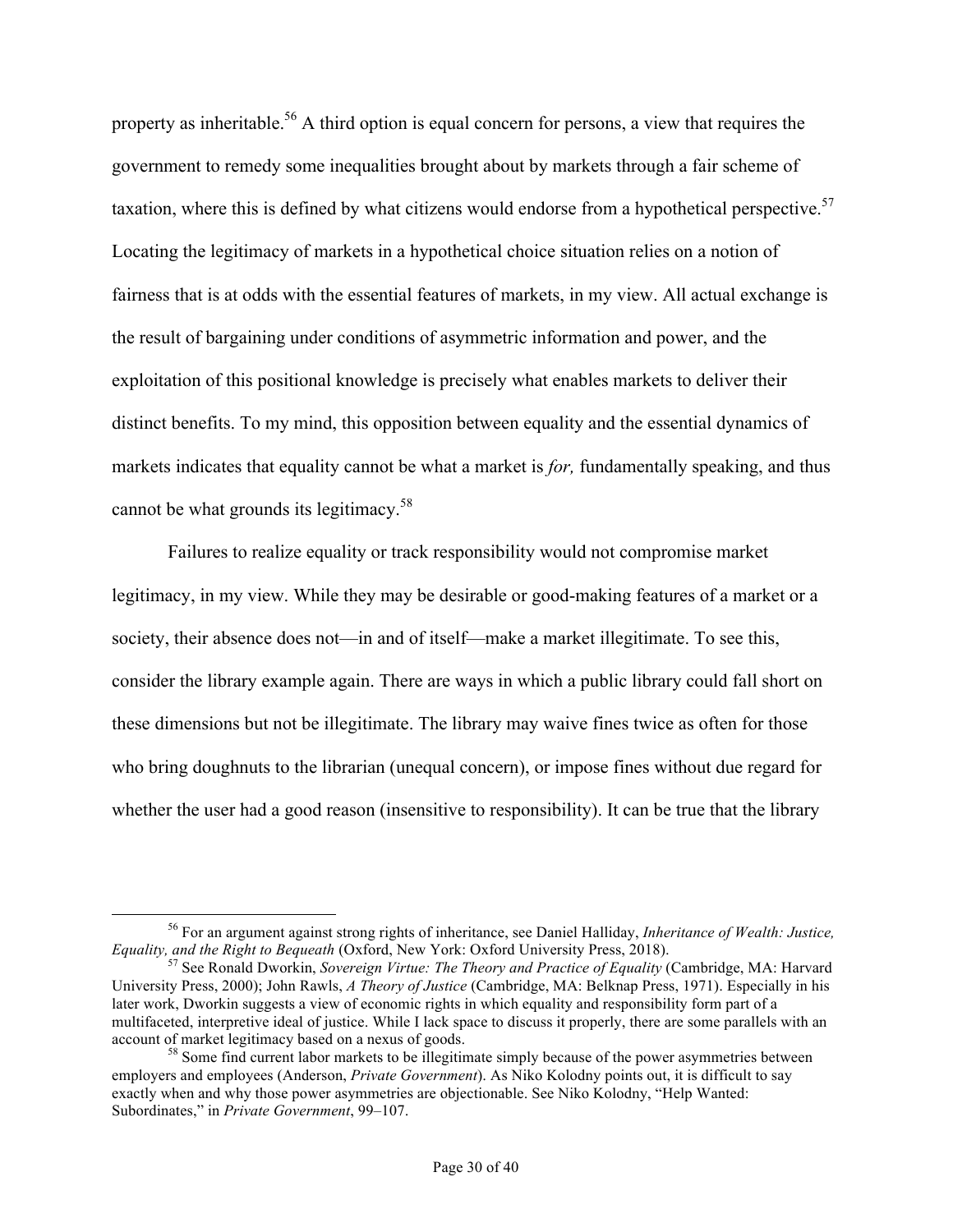would be better if it avoided these things, but that fact by itself does not show that the library is illegitimate.

Ultimately, these ways of criticizing particular markets rest on judgments about justice. Why should we expect markets to be fully just in order to be legitimate? Some of the criticisms boil down to second-order claims about an overlapping consensus on justice (say, one that can be endorsed by all reasonable people). But again, why should we expect markets to reflect shared judgments about justice in order to be legitimate? As Aristotle points out, the commitment to common adjudication of questions of justice is distinctive of a political community, not an economic one. What markets offer, instead, is a form of social order that functions *without* shared views of justice. Therefore, my disagreement with those who theorize about the justice of markets goes deeper than the intramural debates about egalitarianism and distributive fairness. The standard of legitimacy that I defend leaves open the possibility that markets make their distinctive contribution to human welfare—and thus warrant our endorsement—without necessarily claiming to advance equality or distributive justice.

## IV. ACHIEVING LEGITIMATE MARKETS

How is legitimacy to be achieved for any particular market? Everything depends on crafting and calibrating the boundaries of protected economic activity. Again, it is helpful to think of this calibration in terms of "proper functioning." A market is functioning properly when its legal protections of economic agency enable the simultaneous and stable realization of the nexus of human goods that markets promise to deliver. Determining the legal protections and constraints that apply to exercises of economic agency is the task of regulators, who must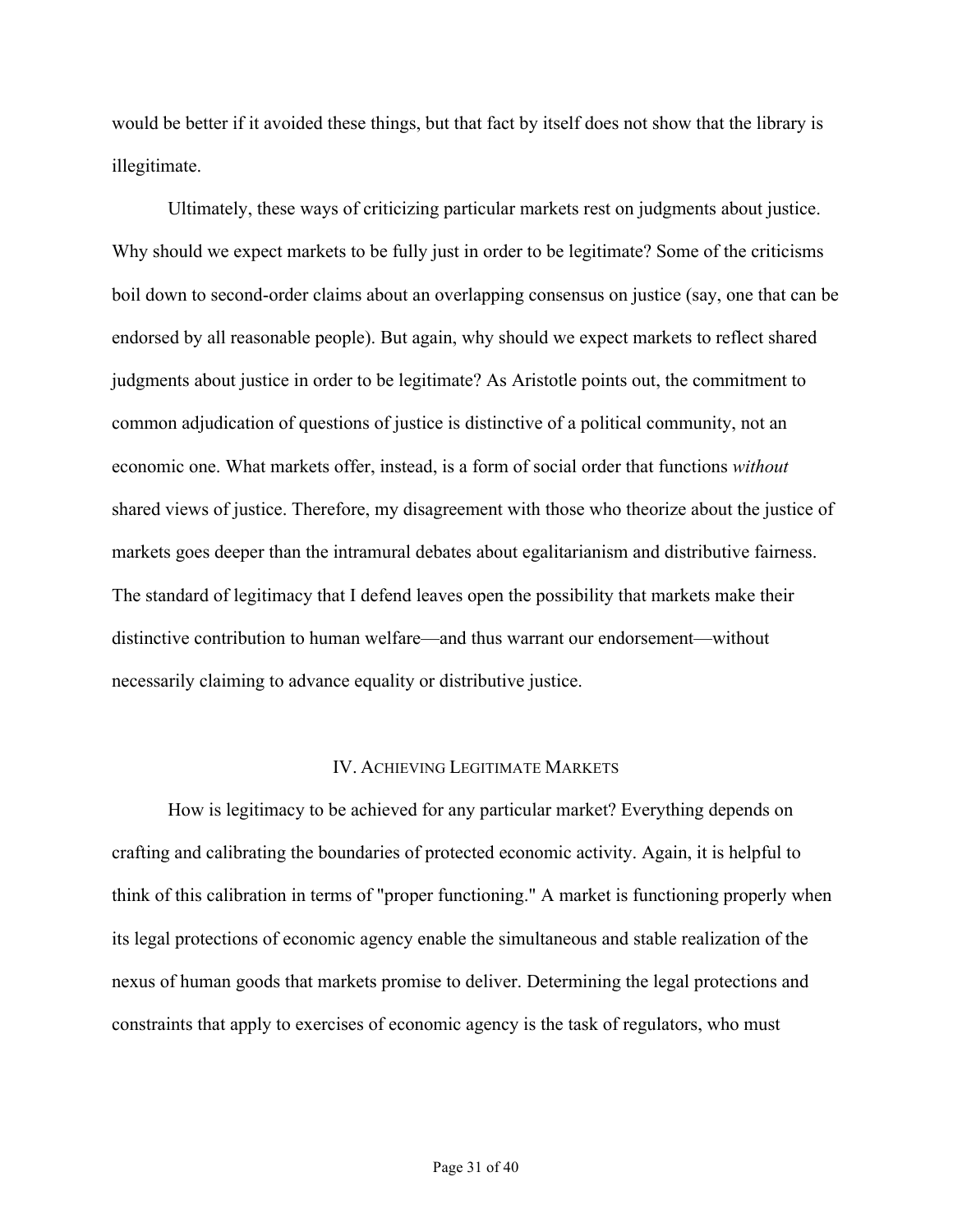balance the plurality of goods that markets aim to realize. Achieving this balance is difficult but by no means impossible, a point that I want to illustrate with two analogies.

### *A. Regulation as balancing and blending*

Suppose that I am drafting an essay prompt for a university course on Rousseau. I am aware that one student has read Rousseau before and is particularly gifted at philosophy, and I want the essay prompt to be challenging for her. But I am also aware that many students, probably the majority, are not capable of grappling with the deepest elements in Rousseau's thought before the deadline. Therefore, I should construct a prompt that will be engaging both to the majority and to the star student. Furthermore, I want to balance two modes in which the essay assignment serves their interests. One mode pertains to the outcome: excellent essays. Another mode pertains to the process of reckoning with the material. The prompt should be challenging enough that students learn something in the process of attempting to answer it. The gains of this reckoning are distinct from whether the resulting output is a superb essay (sometimes it turns out worse). As an instructor, I seek to balance these two aims rather than neglect one for the sake of the other.

To take another example, suppose that I am planning the menu for a feast in which a large family cooks and eats together. I should choose dishes that are both engaging to make and pleasurable to eat, thereby balancing outcome goods (tasty food) with process goods (enjoyable cooperation in cooking). Also, I should select an array of dishes that are hated by no one (or offlimits due to dietary restrictions), thereby balancing individual and group satisfaction. My fourpart balancing act must also accommodate the physical constraints of time and equipment.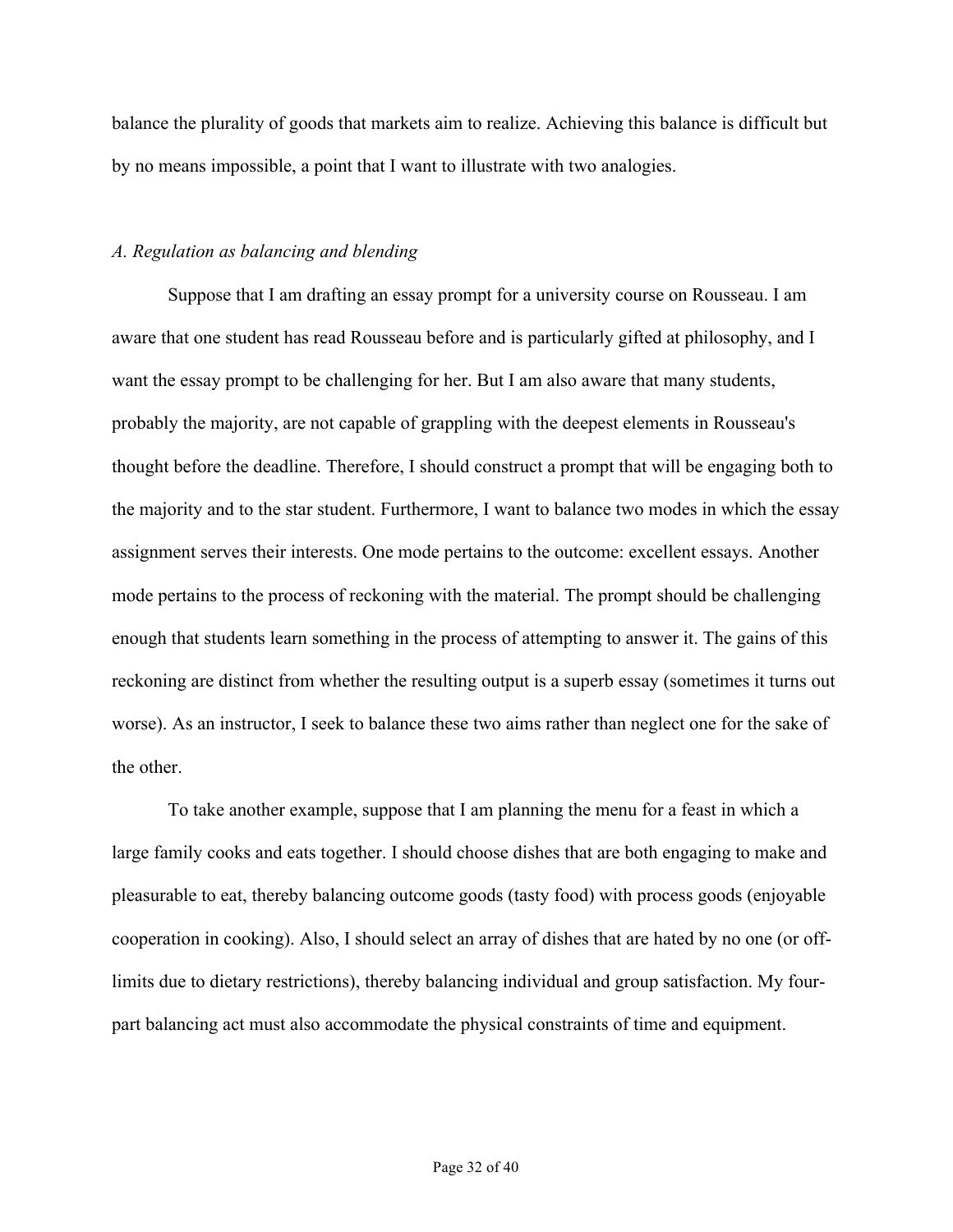Anyone who has ever planned the menu for a feast or drafted an essay question will recognize that balancing these different goals is difficult but not impossible. The fact that the goods are plural and occur in different modes makes balancing them a more complex task, one that is not reducible to a maximizing calculus. Still, there is a kind of excellence involved in devising a single coordination mechanism for a non-uniform group, in such a way that the group jointly realizes a range of goods. In the best-case scenario, the goods are not just balanced, but blended, and even integrated. Crafting regulations for a market involves a similar sort of balancing.

## *B. Regulating markets*

I have proposed that markets have the potential to realize a nexus of human goods through the protection of economic agency. In order to determine the appropriate contours of this protection, regulators must consider how to balance and blend these goods in such a way that they can be jointly realized. When this realization is achieved in a given set of circumstances, a market is functioning properly. This way of thinking reminds us that there is no market without some regulation, thereby avoiding the false naturalization of economic relations.

Economic agency can be regulated in ways that not only fail to realize these goods, but actually set them back. For example, the regulatory framework for collateralized debt leading up to the 2008 American mortgage crisis led to a situation in which several goods that should have been advanced by the market were set back, to say the least. Therefore, regulators can fail in their balancing act through inadequate calibration. This inadequate calibration could manifest itself in several different ways—for instance, loss of individual discretion over consumption, or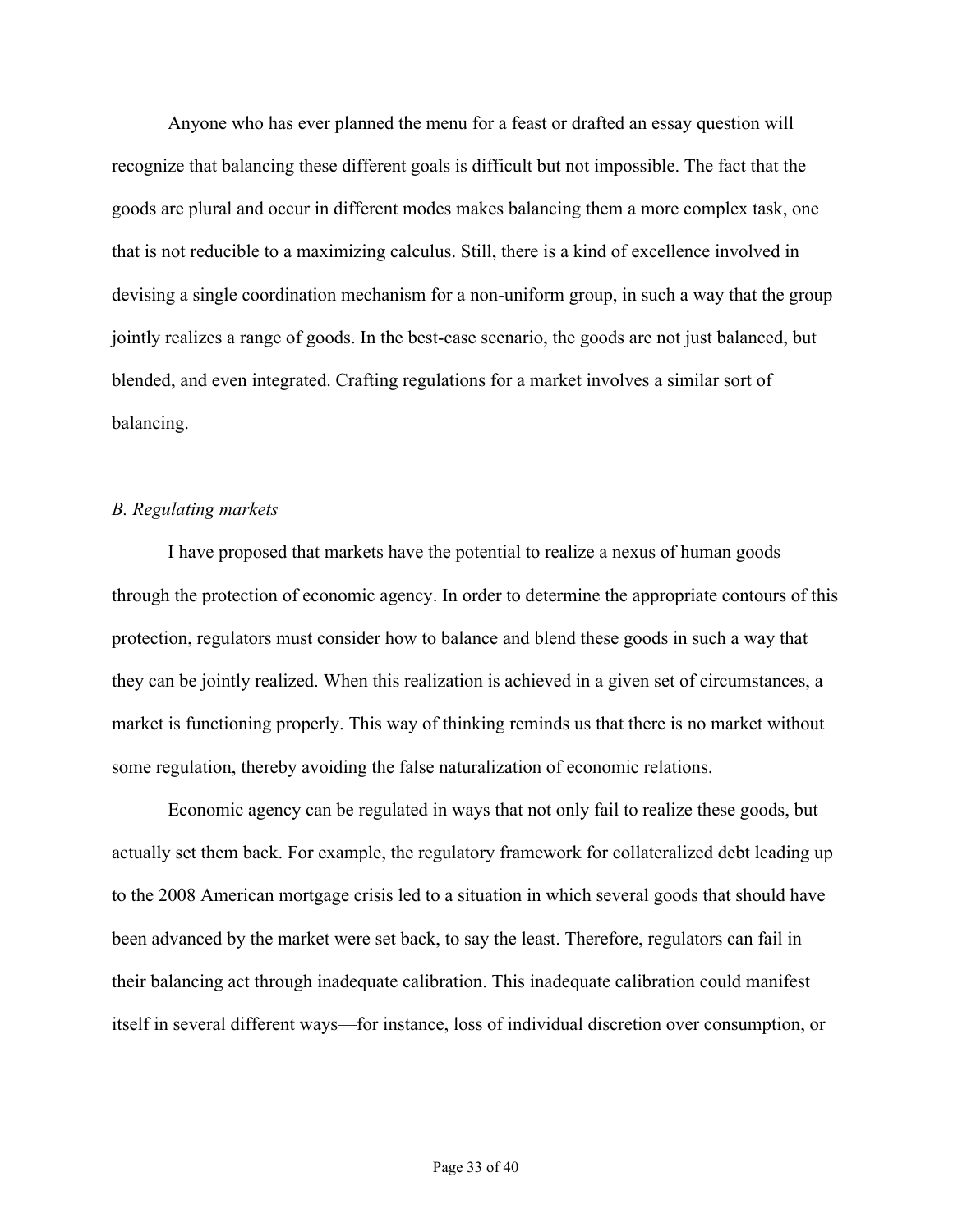an excessive concentration of power in a few hands. When this happens, it suggests that the delicate calibration of laws pertaining to economic agency needs to be revisited and adjusted.

To guard against this sort of calibration failure, regulators should never entirely sacrifice one element in the nexus of values for the sake of maximizing another element. Such an unbalanced approach is often the result of the influence of particular schools of political thought. Some approaches to regulation (often associated with economics) are tempted to sacrifice freedom of association for the sake of maximizing utility. Other approaches (often associated with social democrats) are tempted to sacrifice utility in order to promote social esteem. And other approaches (often associated with libertarians) are tempted to sacrifice the diffusion of power for the sake of resource discretion. They all grasp part of the truth about market legitimacy, in my view, but mistake their part for the whole.

The goal of regulation, on the account of market legitimacy I have been defending, is to (i) uphold the proper functioning of the market and (ii) do so in a way that makes its proper functioning evident. In other words, regulation should guide and constrain economic activity in such a way that the *raison d'être* of a market is broadly fulfilled, and can be seen to be fulfilled. Then a market will have achieved legitimacy.

### *C. A Place for rhetoric*

Achieving legitimacy requires not only well-calibrated regulation, but also well-crafted rhetoric, so that it is *seen as* functioning properly by those who are involved. The recognition aspect is essential for a realization of the *raison d'être* that is secure and sustainable over time. The practice will continue only if it is endorsed by participants as serving the values that justify its continued existence. This means that the case for a market must be made to participants in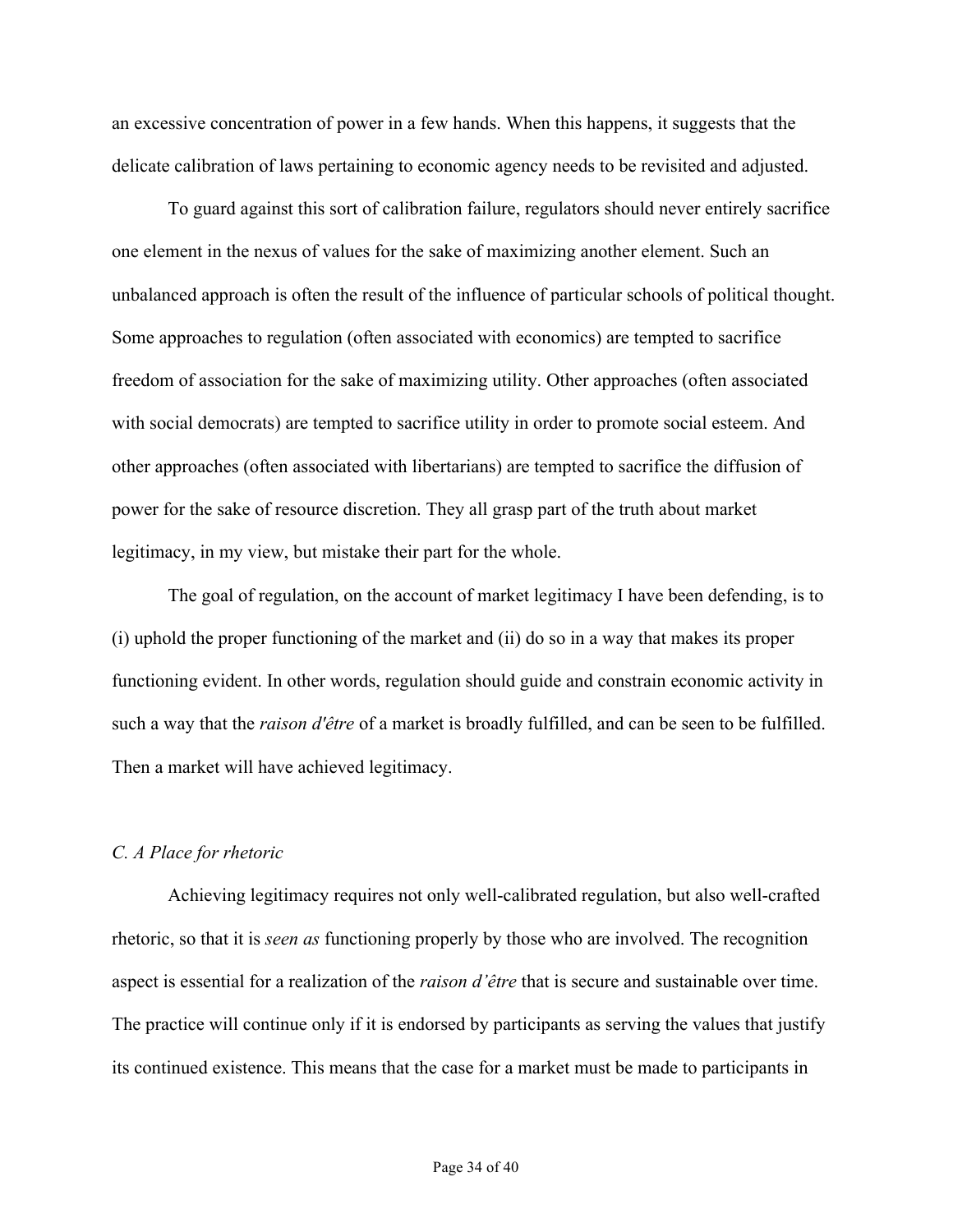such a way that a wide cross-section of them recognize that it is fulfilling its potential. In other words, the participants who recognize it must significantly outnumber those who do not, and those who do must include members of multiple socioeconomic categories—the poor and the wealthy in all cases, and in some circumstances subgroups corresponding to gender, race, language, and so forth. Hence, those who are in charge must "sell the public" on the market's promise, as well as show that it has been fulfilled.

This is easier than it sounds because the basic ideas are intuitive and graspable. Former U.S. President Barack Obama engaged in this public rhetoric in his 2016 op-ed in *The Economist*, which expanded on his speech to the United Nations. There he enumerates a plurality of ways that markets can fall short of what we expect:

Some of the [recent] discontent is rooted in legitimate concerns about long-term economic forces. Decades of declining productivity growth and rising inequality have resulted in slower income growth for low- and middle-income families. Globalisation and automation have weakened the position of workers and their ability to secure a decent wage. Too many potential physicists and engineers spend their careers shifting money around in the financial sector, instead of applying their talents to innovating in the real economy. And the financial crisis of 2008 only seemed to increase the isolation of corporations and elites, who often seem to live by a different set of rules to ordinary citizens. So it's no wonder that so many are receptive to the argument that the game is rigged. But amid this understandable frustration, much of it fanned by politicians who would actually make the problem worse rather than better, it is important to remember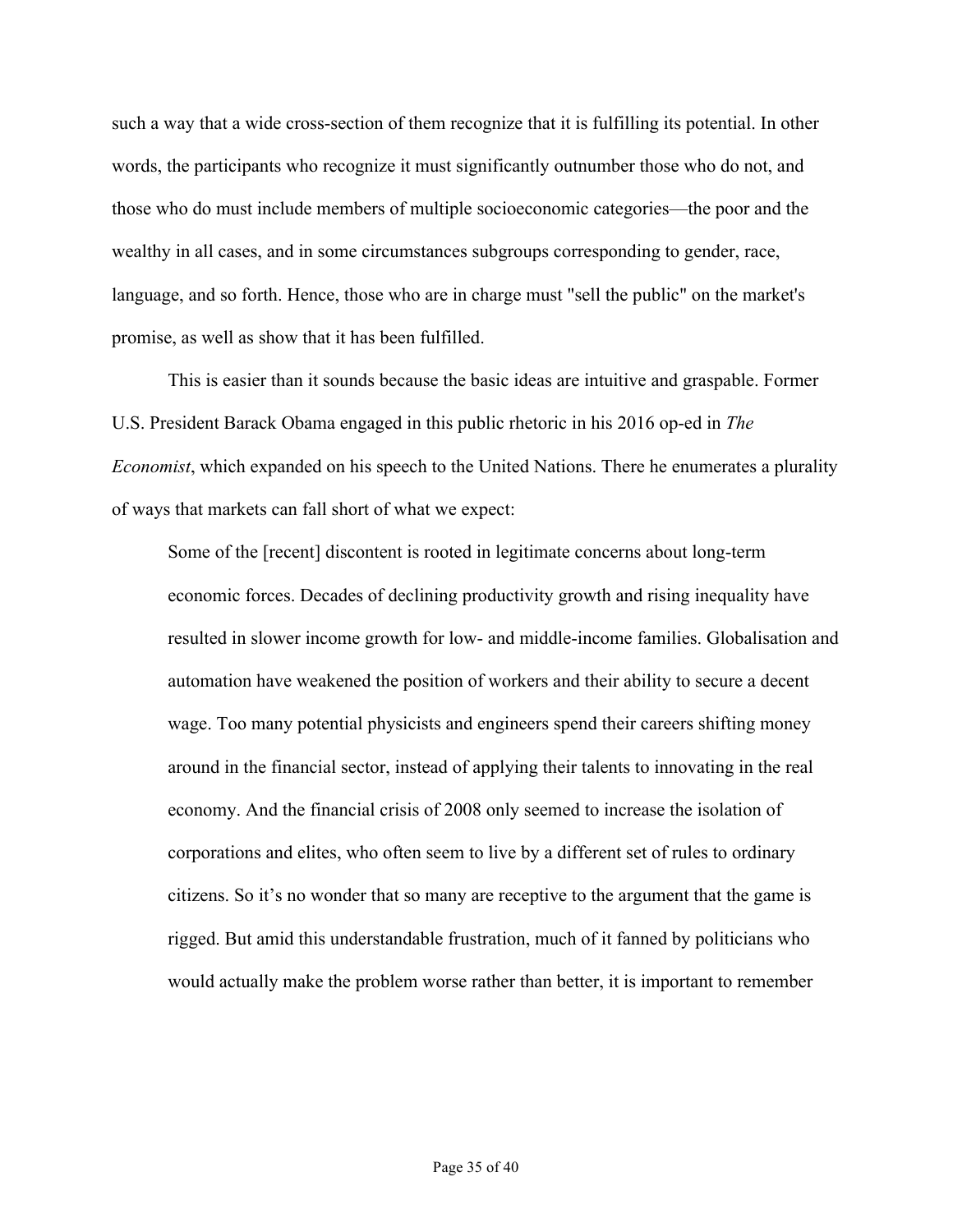that capitalism has been the greatest driver of prosperity and opportunity the world has ever known<sup>59</sup>

Obama explicitly names prosperity and opportunity as two key values that markets enable. But implicit in his list of "legitimate concerns" are other goods that markets should not ignore entirely: broad-based income growth, sufficient wages to meet one's needs, a price mechanism in financial services that better reflects genuine contribution, and avoiding the concentration of power among elites. Having validated the perception that markets are not functioning properly, he then goes deeper into why his audience should not lose faith in markets:

The profit motive can be a powerful force for the common good, driving businesses to create products that consumers rave about or motivating banks to lend to growing businesses. But, by itself, this will not lead to broadly shared prosperity and growth. Economists have long recognized that markets, left to their own devices, can fail. This can happen through the tendency towards monopoly and rent-seeking, the failure of businesses to take into account the impact of their decisions on others, the ways in which disparities of information can leave consumers vulnerable to dangerous products . . . More fundamentally, a capitalism shaped by the few and unaccountable to the many is a threat to all. Economies are more successful when we close the gap between rich and poor and growth is broadly based. A world in which 1% of humanity controls as much wealth as the other 99% will never be stable. $^{60}$ 

Thus he acknowledges that markets can be seen as worthwhile only if these problems are addressed. Otherwise, markets fail in their core value proposition, even if they deliver other

<sup>&</sup>lt;sup>59</sup> Barack Obama, "The Way Ahead," *The Economist*, October 8, 2016.<br><sup>60</sup> Ibid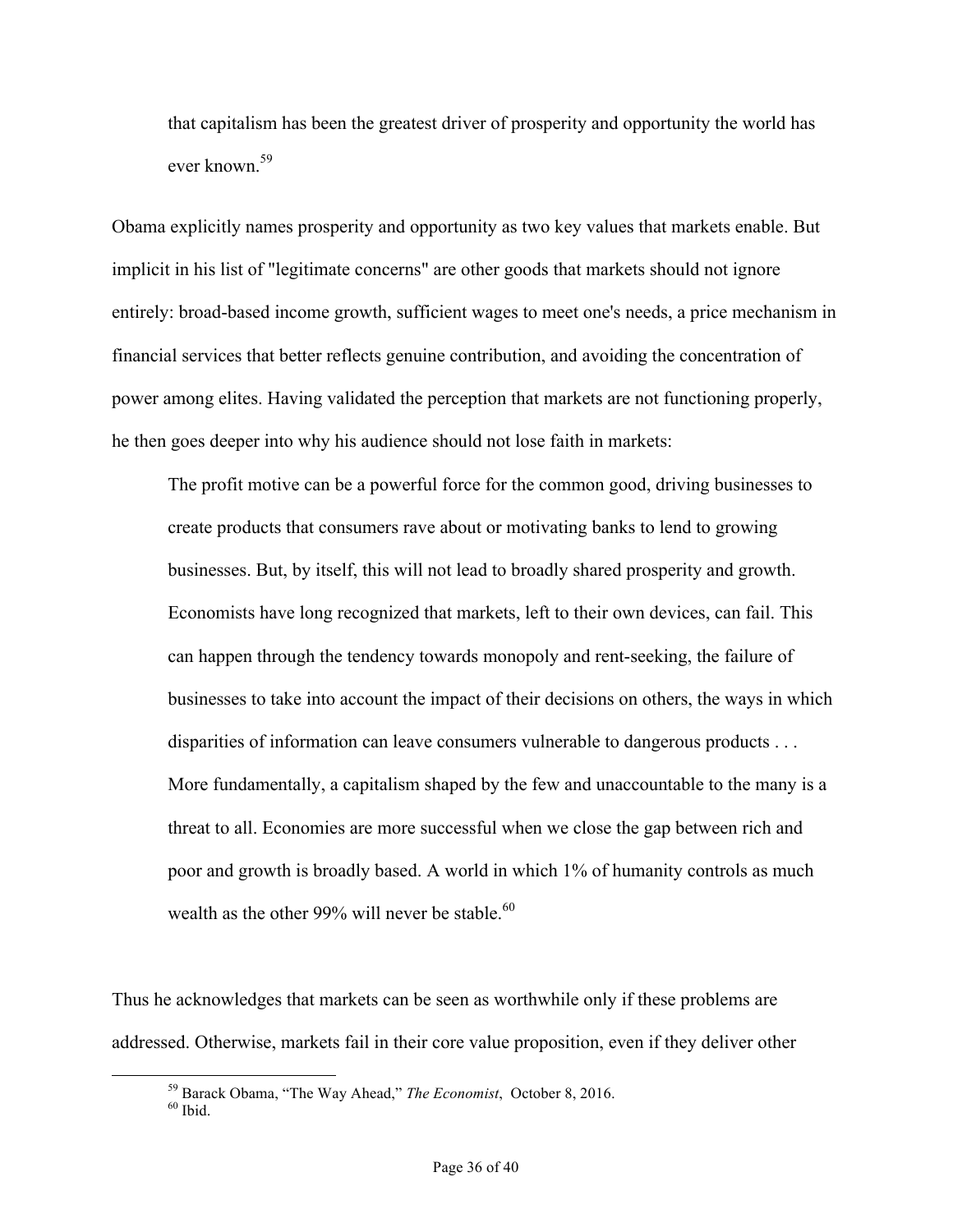benefits. While reminding us that America's economy is "enormously complicated," Obama nevertheless points to how these problems could be addressed *jointly*. He emphasizes that we should contrive particular policy adjustments that allow us to advance one aim of markets without undercutting others. For instance, "Curbs to entitlement growth that build on the Affordable Care Act's progress in reducing health-care costs and limiting tax breaks for the most fortunate *can address long-term fiscal challenges without sacrificing investments in growth and opportunity*." Whether or not this is true, it illustrates the sort of balancing judgment that I described earlier—how to promote one good without entirely sacrificing others. Overall, Obama's speech conveys to a general audience that economic regulation consists of delicately balancing a set of vital goods. Since this balancing is something that ordinary people can understand—just like the menu at a large feast—no mystification is required.<sup>61</sup> While the overall argument will not be won or lost in a single speech, Obama's rhetoric cuts through the political propaganda (on both sides) and provides an example of how to sell a disillusioned public on the promise of the market.

#### *D. Comparative advantages*

Adopting this standard for market legitimacy allows us to jettison several problematic aspects of other accounts. First, it allows us to assess markets on multiple evaluative dimensions rather than just one. For example, we need not make the dubious claim that markets are legitimate because they maximize utility. Also, we need not rely exclusively on moral ideals of self-ownership or natural property rights as the basis of market legitimacy. Furthermore, it allows us to avoid the simplistic dichotomy of freedom and coercion. Markets are not always

 $<sup>61</sup>$  Seeking to persuade people that markets serve a plurality of goods reduces the authority of economic</sup> experts, rightly in my view. It thereby avoids condescending presumptions by elites that the masses fail to understand how good markets are for them.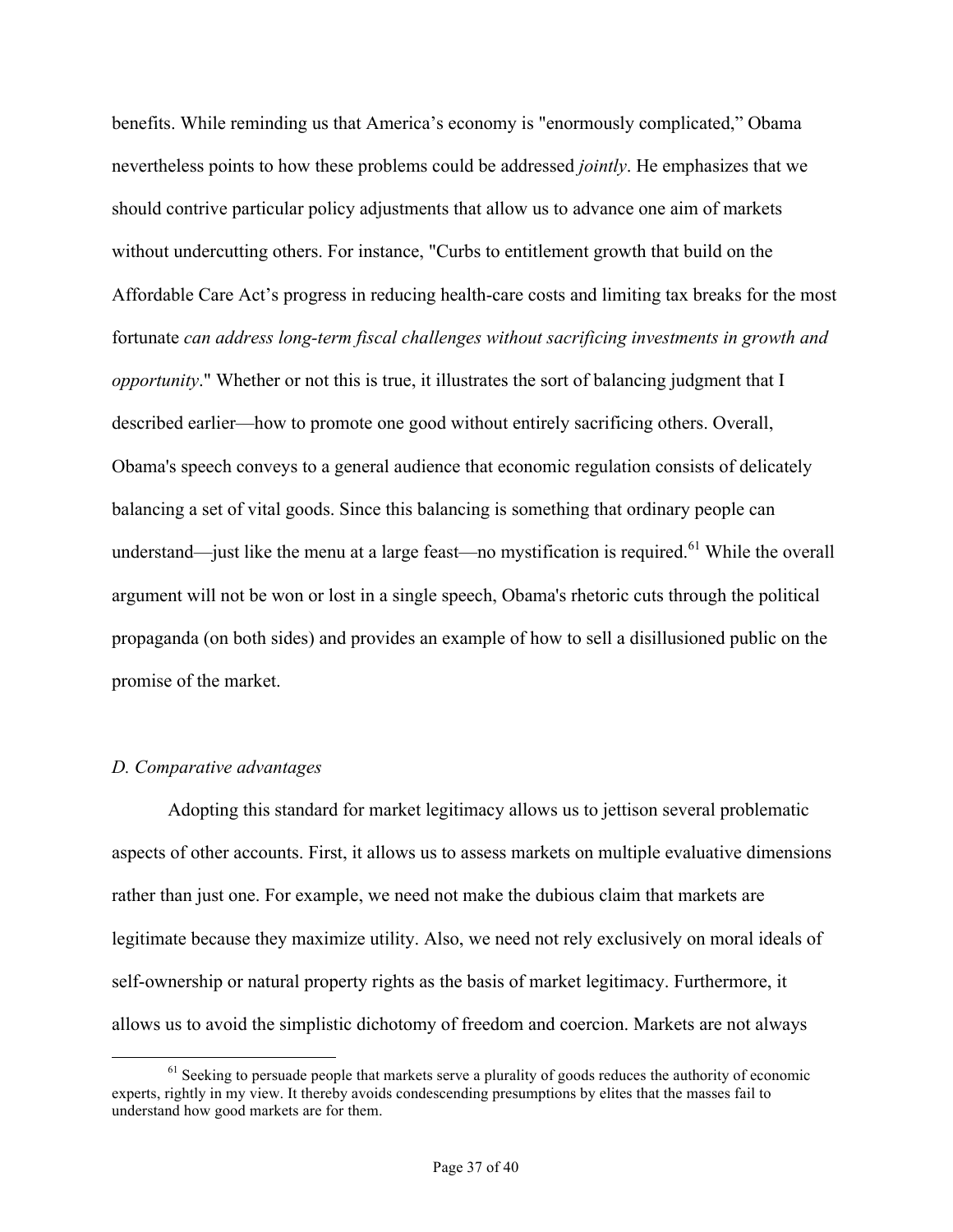free of coercion, and this is one reason that I replaced the typical slogan of "cooperation without coercion" with "cooperation without collectivism."<sup>62</sup> This account offers a standard of market legitimacy in which we do not need to rely on abstract idealizations of freedom and equality.<sup>63</sup> Avoiding over-reliance on these one-dimensional standards of market legitimacy is a major advantage.

A further advantage is that this legitimacy standard broadens the horizons of those who regulate markets. They can sidestep the pressure to justify all of their regulation in the narrow terms of market failure as defined by economists. This account also makes a place for rhetoric in securing the endorsement of participants in a market, rather than relying on forms of justification that are accessible only to experts. Overall, this account of market legitimacy provides a more comprehensive and coherent basis for criticizing and reforming markets.

Finally, this standard allows us to say that while markets can be valuable in certain circumstances, they are not the solution to every social problem. The degree to which market institutions deliver the goods that would justify their existence varies according to the particular item that is being exchanged—consider, for instance, markets in votes. It also varies according to the context and background conditions. There are some circumstances in which markets simply cannot function properly, and this is not just a matter of fine-tuning the regulation. In these situations, market arrangements would set back important human interests, because the conditions are not suitable. Markets are not intrinsically legitimate, whenever and wherever they exist. Instead, they are *capable* of being legitimate, depending on the circumstances.

 $62$  For an argument that bargaining in labor markets can involve coercion, or at least a problematic "bending your action away from the reasons that govern it," see A. J. Julius, "The Possibility of Exchange," *Politics, Philosophy and Economics* 12, no. 4 [2013]: 370-72).<br><sup>63</sup> I would argue that the more unattainable the value grounding legitimacy is, the more it is liable to

political exploitation. See Amanda R. Greene, "Democratic Legitimacy for Skeptics," unpublished manuscript.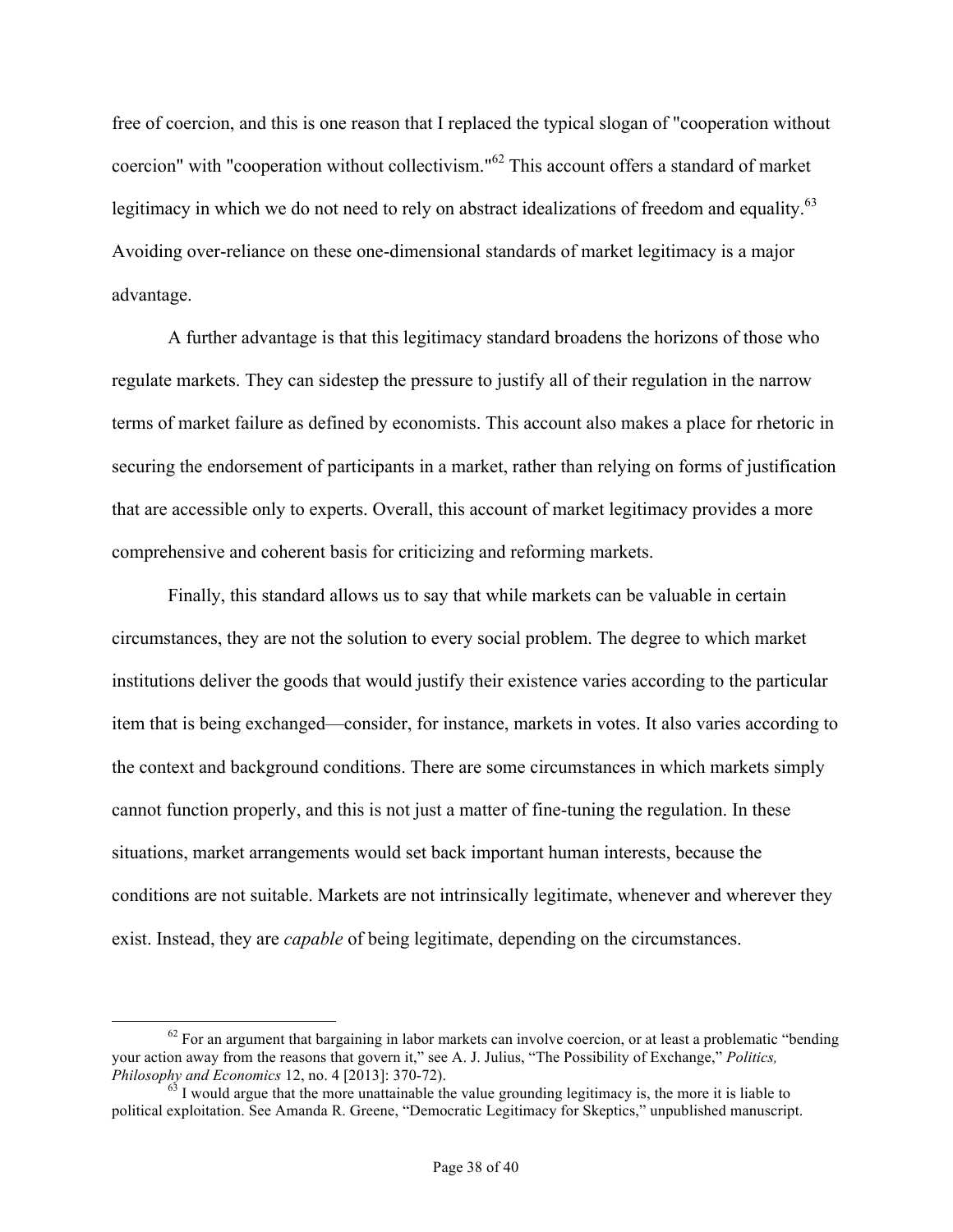### V. CONCLUSION

I began the essay by accepting the intuition that whatever we take market legitimacy to mean, it must be distinct from justice and legality. This led me to ask: How do the interests and values served by markets provide a basis for its legitimacy? I proposed to answer this in terms of the market's promise – a potential to be valuable that, if fulfilled, would justify its existence. When markets fulfil their promise, and do so in a way that is recognized by participants, then they are legitimate. I argued that the distinctive promise of a market – its *raison d'être* – is to facilitate cooperation on a large scale, without the need for individuals to have shared ends, deliberation about ends, or even shared views about justice. This understanding of markets finds support, I suggested, in Aristotle's answer to a puzzle—namely, why a system of trade for mutual advantage does not amount to a political community. The benefits of market-based cooperation, I argued, are not merely individual discretion and esteem; they also include broader social goods such as wealth, diffusion of power, and freedom of association. Therefore, I argued, cooperation without collectivism represents the *raison d'être* of markets. When a market delivers and is widely seen as delivering on its promise, I argued, then it is legitimate.

I also began the essay by highlighting what we stand to gain by having an account of market legitimacy. For one thing, clarity about the nature of market legitimacy enables us to better evaluate markets by disentangling various grounds of criticism. The account that I defend shows us that utility, autonomy, and self-ownership all have their place in the story, though each is only part of the story. Once we separate out the various values that markets can serve, and make explicit that they can come into tension, we are in a better position to make targeted improvements in their realization. This account, therefore, furnishes regulators with a job description – that is, something to aim at as they draw the boundaries of legal protection of